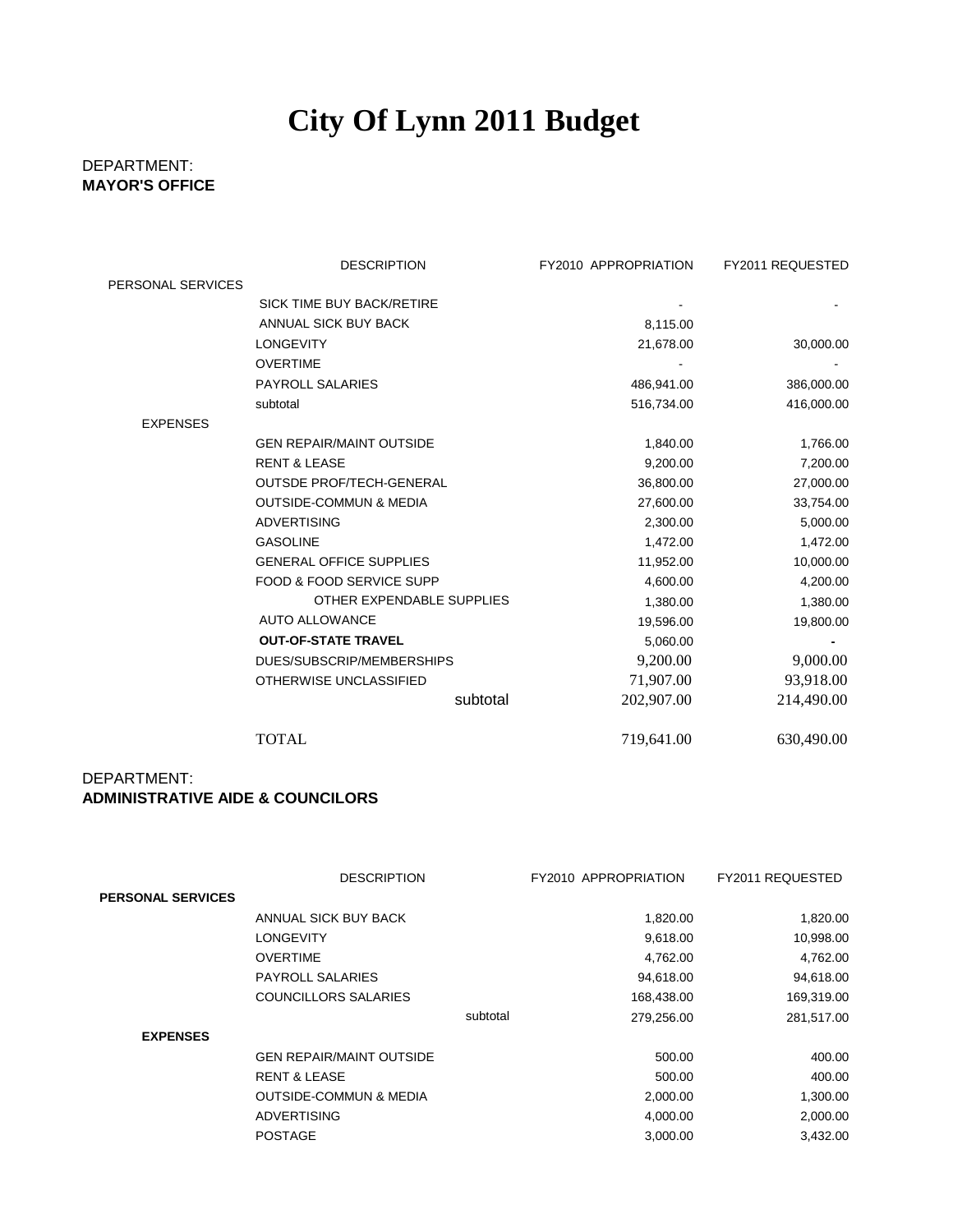| DEPARTMENT:<br><b>CLERK OF COUNCIL</b> |                                |          |            |            |
|----------------------------------------|--------------------------------|----------|------------|------------|
|                                        | <b>TOTAL</b>                   |          | 466,492.00 | 461,696.00 |
|                                        |                                | subtotal | 187,236.00 | 180,179.00 |
|                                        | <b>COUNCILORS EXPENSE</b>      |          | 104.400.00 | 104,400.00 |
|                                        | OTHERWISE UNCLASSIFIED         |          | 59,036.00  | 56,947.00  |
|                                        | AUTO ALLOWANCE                 |          | 3,900.00   | 3,900.00   |
|                                        | COMPUTER SUPPLIES/MAT'L        |          | 1,000.00   | 500.00     |
|                                        | <b>PRINTING SERVICES</b>       |          | 5,900.00   | 5,400.00   |
|                                        | <b>GENERAL OFFICE SUPPLIES</b> |          | 3,000.00   | 1,500.00   |

| DEPARTMENT:<br>----------- |                         |                             |                  |
|----------------------------|-------------------------|-----------------------------|------------------|
|                            | <b>TOTAL</b>            | 3.000.00                    | 3,000.00         |
| <b>PERSONAL SERVICES</b>   | <b>PAYROLL SALARIES</b> | 3,000.00                    | 3,000.00         |
|                            | <b>DESCRIPTION</b>      | <b>FY2010 APPROPRIATION</b> | FY2011 REQUESTED |

**COMPTROLLER**

|                          | <b>DESCRIPTION</b>              |          | <b>FY2010 APPROPRIATION</b> | FY2011 REQUESTED |
|--------------------------|---------------------------------|----------|-----------------------------|------------------|
| <b>PERSONAL SERVICES</b> |                                 |          |                             |                  |
|                          | ANNUAL SICK BUY BACK            |          | 4,685.00                    | 5,827.00         |
|                          | <b>LONGEVITY</b>                |          | 15,823.00                   | 17,250.00        |
|                          | <b>OVERTIME</b>                 |          | 4,500.00                    | 3,000.00         |
|                          | PAYROLL SALARIES                |          | 233,402.00                  | 233,402.00       |
|                          |                                 | subtotal | 258,410.00                  | 259,479.00       |
| <b>EXPENSES</b>          |                                 |          |                             |                  |
|                          | <b>FINANCIAL SERV PROF/TECH</b> |          | 114,300.00                  | 92,517.00        |
|                          | <b>ADVERTISING</b>              |          |                             |                  |
|                          | <b>CELL PHONE</b>               |          | 750.00                      | 775.00           |
|                          | <b>GENERAL OFFICE SUPPLIES</b>  |          | 2,000.00                    | 2,000.00         |
|                          | PRINTING SERVICES               |          | 2,500.00                    | 2,000.00         |
|                          | <b>AUTO ALLOWANCE</b>           |          | 3,900.00                    | 3,900.00         |
|                          | DUES/SUBSCRIP/MEMBERSHIPS       |          | 200.00                      | 200.00           |
|                          | ORG CONFERENCE                  |          | 100.00                      | 100.00           |
|                          | <b>INSURANCE PREMIUMS</b>       |          | 200.00                      | 200.00           |
|                          | <b>COMPUTER EQUIPMENT</b>       |          |                             |                  |
|                          |                                 | subtotal | 123,950.00                  | 101,692.00       |
|                          | <b>TOTAL</b>                    |          | 382,360.00                  | 361,171.00       |
| DEPARTMENT:              |                                 |          |                             |                  |

#### **CHIEF FINANCIAL OFFICER / TREASURER**

|                          | <b>DESCRIPTION</b>        | FY2010 APPROPRIATION     | FY2011 REQUESTED |
|--------------------------|---------------------------|--------------------------|------------------|
| <b>PERSONAL SERVICES</b> |                           |                          |                  |
|                          | SICK TIME BUY BACK/RETIRE | $\overline{\phantom{a}}$ |                  |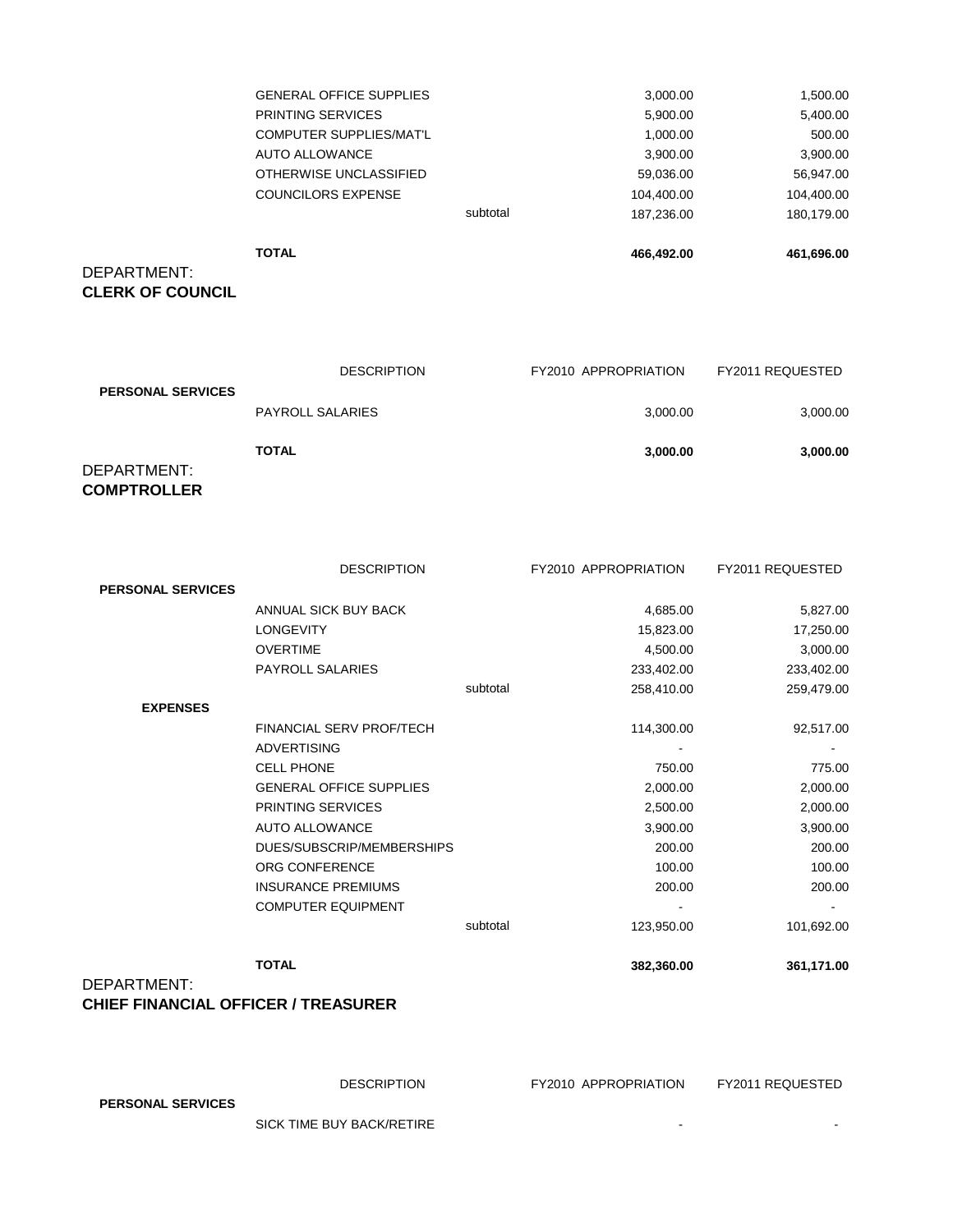|                 | ANNUAL SICK BUY BACK              |          | 6,061.00   | 5,583.00   |
|-----------------|-----------------------------------|----------|------------|------------|
|                 | <b>LONGEVITY</b>                  |          | 25,337.00  | 28,398.00  |
|                 | <b>OVERTIME</b>                   |          |            |            |
|                 | PAYROLL SALARIES                  |          | 314,742.00 | 314,742.00 |
|                 |                                   | subtotal | 346,140.00 | 348,723.00 |
| <b>EXPENSES</b> |                                   |          |            |            |
|                 | <b>OUTSDE PROF/TECH-GENERAL</b>   |          | 335,000.00 | 299,626.00 |
|                 | FINANCIAL SERV PROF/TECH          |          | 3,000.00   | 2,500.00   |
|                 | <b>OUTSIDE-COMMUN &amp; MEDIA</b> |          | 500.00     | 500.00     |
|                 | <b>GENERAL OFFICE SUPPLIES</b>    |          | 3,000.00   | 2,700.00   |
|                 | AUTO ALLOWANCE                    |          | 3,900.00   | 3,900.00   |
|                 | ORG CONFERENCE                    |          | 600.00     | 300.00     |
|                 | ORG DUES                          |          | 130.00     | 130.00     |
|                 |                                   | subtotal | 346,130.00 | 309,656.00 |
|                 | <b>TOTALS</b>                     |          | 692,270.00 | 658,379.00 |
| DEPARTMENT:     |                                   |          |            |            |

#### **COLLECTOR**

|                          | <b>DESCRIPTION</b>               |          | FY2010 APPROPRIATION | FY2011 REQUESTED |
|--------------------------|----------------------------------|----------|----------------------|------------------|
| <b>PERSONAL SERVICES</b> |                                  |          |                      |                  |
|                          | <b>SICK TIME BUY BACK/RETIRE</b> |          |                      |                  |
|                          | ANNUAL SICK BUY BACK             |          | 2,935.00             | 2,935.00         |
|                          | <b>LONGEVITY</b>                 |          | 22,408.00            | 24,762.00        |
|                          | <b>OVERTIME</b>                  |          |                      |                  |
|                          | <b>PAYROLL SALARIES</b>          |          | 274,997.00           | 274,997.00       |
|                          |                                  | subtotal | 300,340.00           | 302,694.00       |
| <b>EXPENSES</b>          |                                  |          |                      |                  |
|                          | <b>GEN REPAIR/MAINT OUTSIDE</b>  |          |                      |                  |
|                          | <b>OUTSDE PROF/TECH-GENERAL</b>  |          | 21,200.00            | 10,000.00        |
|                          | <b>EMPLOYEE PHYSICALS</b>        |          | 220.00               |                  |
|                          | <b>ADVERTISING</b>               |          | 4,000.00             | 2,465.00         |
|                          | <b>LOCK BOX</b>                  |          | 4,000.00             | 1,000.00         |
|                          | <b>GENERAL OFFICE SUPPLIES</b>   |          | 1,200.00             | 1,200.00         |
|                          | PRINTING SERVICES                |          | 22,500.00            | 9,573.00         |
|                          | <b>AUTO ALLOWANCE</b>            |          | 7,800.00             | 7,800.00         |
|                          | DUES/SUBSCRIP/MEMBERSHIPS        |          | 120.00               | 120.00           |
|                          | REPLACEMENT EQUIPMENT            |          |                      |                  |
|                          |                                  | subtotal | 61,040.00            | 32,158.00        |
|                          | <b>TOTAL</b>                     |          | 361,380.00           | 334,852.00       |
| DEPARTMENT:              |                                  |          |                      |                  |

### **ASSESSOR**

| <b>PERSONAL SERVICES</b> | <b>DESCRIPTION</b>        | <b>FY2010 APPROPRIATION</b> | FY2011 REQUESTED |
|--------------------------|---------------------------|-----------------------------|------------------|
|                          | SICK TIME BUY BACK/RETIRE | $\overline{\phantom{a}}$    | $\blacksquare$   |
|                          | ANNUAL SICK BUY BACK      | 4.000.00                    | 2,800.00         |
|                          | <b>LONGEVITY</b>          | 38,808.00                   | 38,808.00        |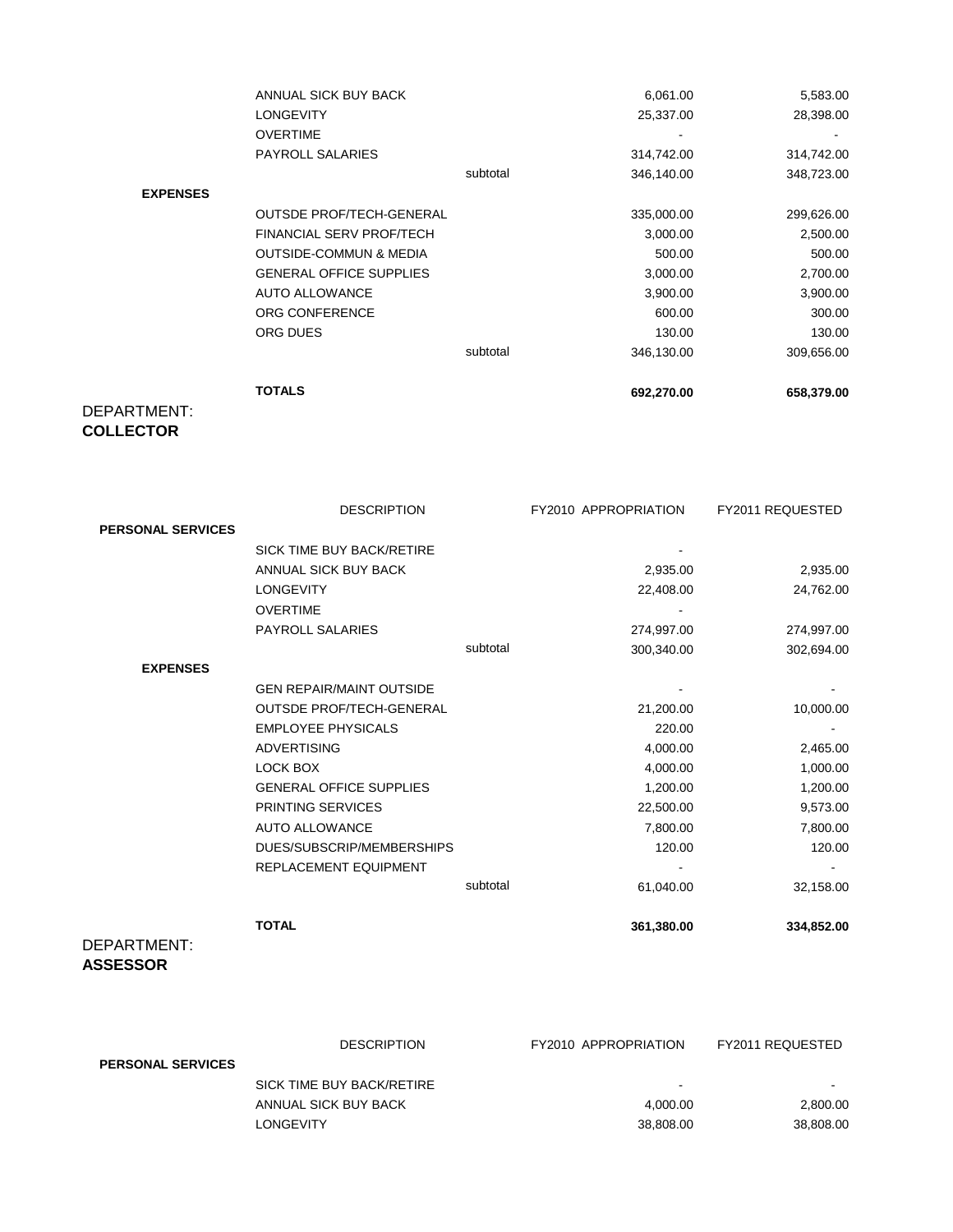|                 | <b>TOTAL</b>                   |          | 623,392.00 | 589,024.00 |
|-----------------|--------------------------------|----------|------------|------------|
|                 |                                | subtotal | 119,100.00 | 83,185.00  |
|                 | <b>COMPUTER EQUIPMENT</b>      |          |            |            |
|                 | DUES/SUBSCRIP/MEMBERSHIPS      |          | 4,000.00   | 3,000.00   |
|                 | <b>AUTO ALLOWANCE</b>          |          | 15,600.00  | 15,600.00  |
|                 | OTHER INTERGOVERNMENTAL        |          | 500.00     | 500.00     |
|                 | <b>GENERAL OFFICE SUPPLIES</b> |          | 7,000.00   | 6,000.00   |
|                 | <b>BINDING</b>                 |          | 1,500.00   | 1,500.00   |
|                 | pagers/beepers                 |          | 1,500.00   | 1,500.00   |
|                 | <b>POSTAGE</b>                 |          |            |            |
|                 | <b>LEGAL SERVICES</b>          |          | 5,000.00   |            |
|                 | OUTSDE PROF/TECH-GENERAL       |          | 84,000.00  | 55,085.00  |
| <b>EXPENSES</b> |                                |          |            |            |
|                 |                                | subtotal | 504,292.00 | 505,839.00 |
|                 | <b>PAYROLL SALARIES</b>        |          | 461,484.00 | 464,231.00 |
|                 | <b>OVERTIME</b>                |          |            |            |

#### DEPARTMENT: **CITY CLERK**

|                          | <b>DESCRIPTION</b>              |          | <b>FY2010 APPROPRIATION</b> | FY2011 REQUESTED |
|--------------------------|---------------------------------|----------|-----------------------------|------------------|
| <b>PERSONAL SERVICES</b> |                                 |          |                             |                  |
|                          | SICK LEAVE BUY BACK             |          |                             |                  |
|                          | ANNUAL SICK BUY BACK            |          | 7,115.00                    | 7,115.00         |
|                          | <b>LONGEVITY</b>                |          | 34,121.00                   | 34,546.00        |
|                          | <b>OVERTIME</b>                 |          | 2,540.00                    | 2,000.00         |
|                          | <b>PAYROLL SALARIES</b>         |          | 374,956.00                  | 366,282.00       |
|                          |                                 | subtotal | 418,732.00                  | 409,943.00       |
| <b>EXPENSES</b>          |                                 |          |                             |                  |
|                          | <b>OFFICE EQUIP R&amp;M</b>     |          | 1,000.00                    | 300.00           |
|                          | <b>RENT &amp; LEASE</b>         |          | 2,310.00                    | 2,000.00         |
|                          | <b>VEHICULAR RENTAL/LEASE</b>   |          | 1,500.00                    | 1,500.00         |
|                          | <b>CUSTODIAL SERVICES</b>       |          | 250.00                      | 100.00           |
|                          | <b>OUTSDE PROF/TECH-GENERAL</b> |          | 1,128.00                    | 1,128.00         |
|                          | <b>ADVERTISING</b>              |          | 15,000.00                   | 13,000.00        |
|                          | <b>POSTAGE</b>                  |          |                             |                  |
|                          | <b>BINDING</b>                  |          | 1,500.00                    | 1,000.00         |
|                          | <b>CENSUS</b>                   |          | 18,717.00                   | 15,000.00        |
|                          | <b>GENERAL OFFICE SUPPLIES</b>  |          | 8,000.00                    | 8,000.00         |
|                          | <b>PRINTING SERVICES</b>        |          | 1,000.00                    | 1,000.00         |
|                          | <b>DOG LICENSES-EXPENSE</b>     |          | 525.00                      | 525.00           |
|                          | <b>TAXI OPERATOR BADGES</b>     |          | 500.00                      | 500.00           |
|                          | PRINTED BALLOTS                 |          | 10,000.00                   | 500.00           |
|                          | DUES/SUBSCRIP/MEMBERSHIPS       |          | 100.00                      | 100.00           |
|                          | MISC REPLACEMENT EQUIP          |          | 5,000.00                    | 2,000.00         |
|                          |                                 | subtotal | 66,530.00                   | 46,653.00        |
|                          | <b>TOTAL</b>                    |          | 485,262.00                  | 456,596.00       |

DEPARTMENT: **LICENSE COMMISSION**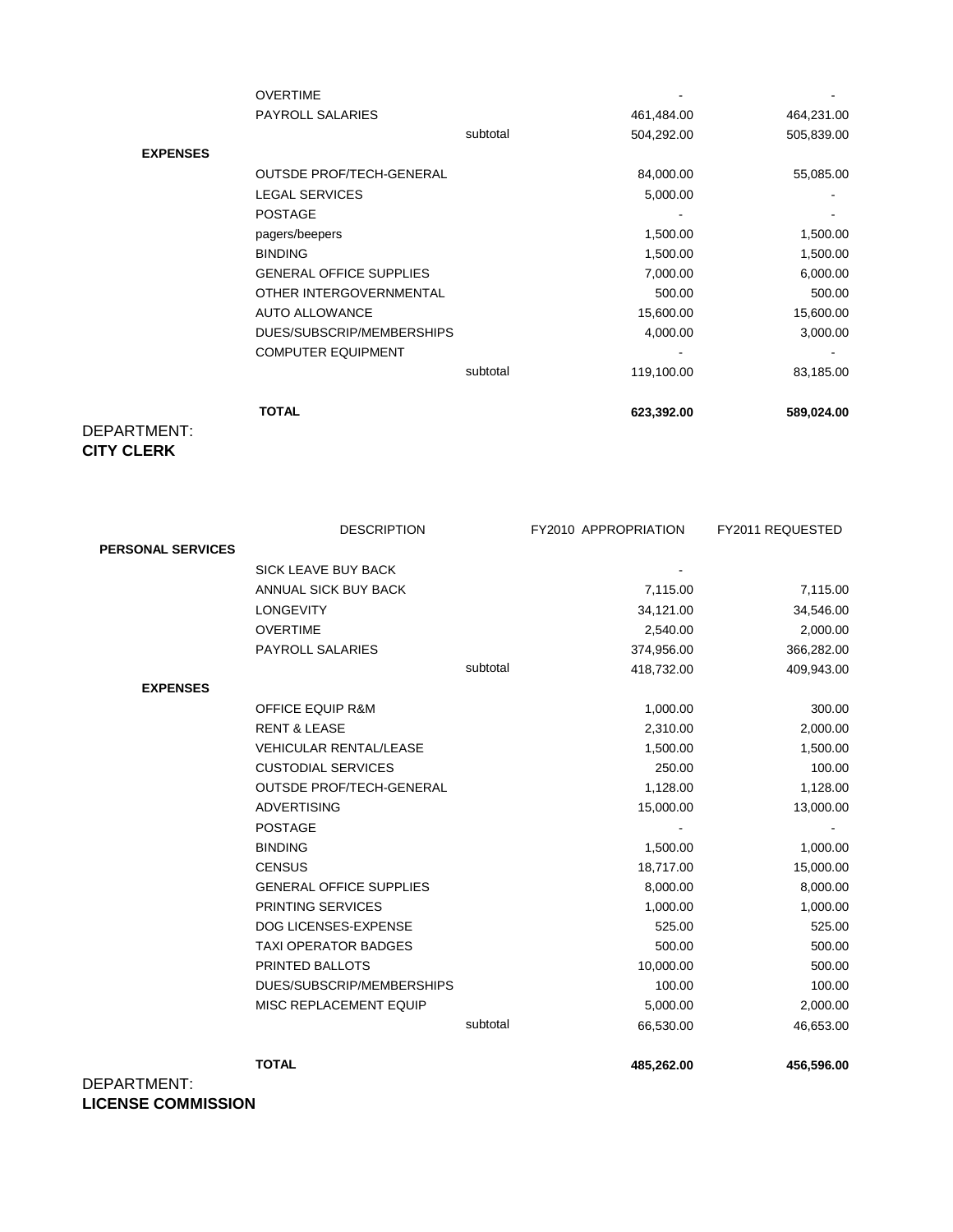|                                         | <b>DESCRIPTION</b>             |          | <b>FY2010 APPROPRIATION</b> | FY2011 REQUESTED |
|-----------------------------------------|--------------------------------|----------|-----------------------------|------------------|
| <b>PERSONAL SERVICES</b>                |                                |          |                             |                  |
|                                         | <b>OVERTIME</b>                |          |                             |                  |
|                                         | <b>PAYROLL SALARIES</b>        |          | 23,501.00                   | 23,501.00        |
|                                         |                                | subtotal | 23,501.00                   | 23,501.00        |
| <b>EXPENSES</b>                         |                                |          |                             |                  |
|                                         | <b>ADVERTISING</b>             |          | 692.00                      | 680.00           |
|                                         | <b>GENERAL OFFICE SUPPLIES</b> |          | 2,000.00                    | 1,000.00         |
|                                         | PRINTING SERVICES              |          | 1,000.00                    | 600.00           |
|                                         | AUTO ALLOWANCE                 |          | 8,100.00                    | 8,100.00         |
|                                         |                                | subtotal | 11,792.00                   | 10,380.00        |
|                                         | <b>TOTAL</b>                   |          | 35,293.00                   | 33,881.00        |
| DEPARTMENT:<br><b>PRECINCT OFFICERS</b> |                                |          |                             |                  |

|                          | <b>DESCRIPTION</b>      | FY2010 APPROPRIATION     | FY2011 REQUESTED         |
|--------------------------|-------------------------|--------------------------|--------------------------|
| <b>PERSONAL SERVICES</b> |                         |                          |                          |
|                          | <b>OVERTIME</b>         | $\overline{\phantom{a}}$ | $\overline{\phantom{0}}$ |
|                          | <b>PAYROLL SALARIES</b> | 72,581.00                | 68,659.00                |
|                          | <b>TOTAL</b>            | 72,581.00                | 68,659.00                |
| DEPARTMENT:              |                         |                          |                          |
| <b>DIIDOUACINO</b>       |                         |                          |                          |

#### **PURCHASING**

|                          | <b>DESCRIPTION</b>                |          | <b>FY2010 APPROPRIATION</b> | FY2011 REQUESTED |
|--------------------------|-----------------------------------|----------|-----------------------------|------------------|
| <b>PERSONAL SERVICES</b> |                                   |          |                             |                  |
|                          | <b>SICK TIME BUY BACK</b>         |          |                             |                  |
|                          | ANNUAL SICK BUY BACK              |          | 5,024.00                    | 881.00           |
|                          | <b>LONGEVITY</b>                  |          | 17,520.00                   | 18,366.00        |
|                          | <b>OVERTIME</b>                   |          | $\blacksquare$              |                  |
|                          | <b>PAYROLL SALARIES</b>           |          | 261,219.00                  | 265,834.00       |
|                          |                                   | subtotal | 283,763.00                  | 285,081.00       |
| <b>EXPENSES</b>          |                                   |          |                             |                  |
|                          | <b>GEN REPAIR/MAINT OUTSIDE</b>   |          | 10,126.00                   | 9,000.00         |
|                          | <b>OUTSIDE-COMMUN &amp; MEDIA</b> |          | 500.00                      | 350.00           |
|                          | <b>GENERAL OFFICE SUPPLIES</b>    |          | 1,100.00                    | 1,100.00         |
|                          | <b>AUTO ALLOWANCE</b>             |          | 7,800.00                    | 7,800.00         |
|                          | DUES/SUBSCRIP/MEMBERSHIPS         |          | 200.00                      | 200.00           |
|                          |                                   | subtotal | 19,726.00                   | 18,450.00        |
|                          | <b>TOTAL</b>                      |          | 303,489.00                  | 303,531.00       |

DEPARTMENT: **INFORMATION TECHNOLOGY**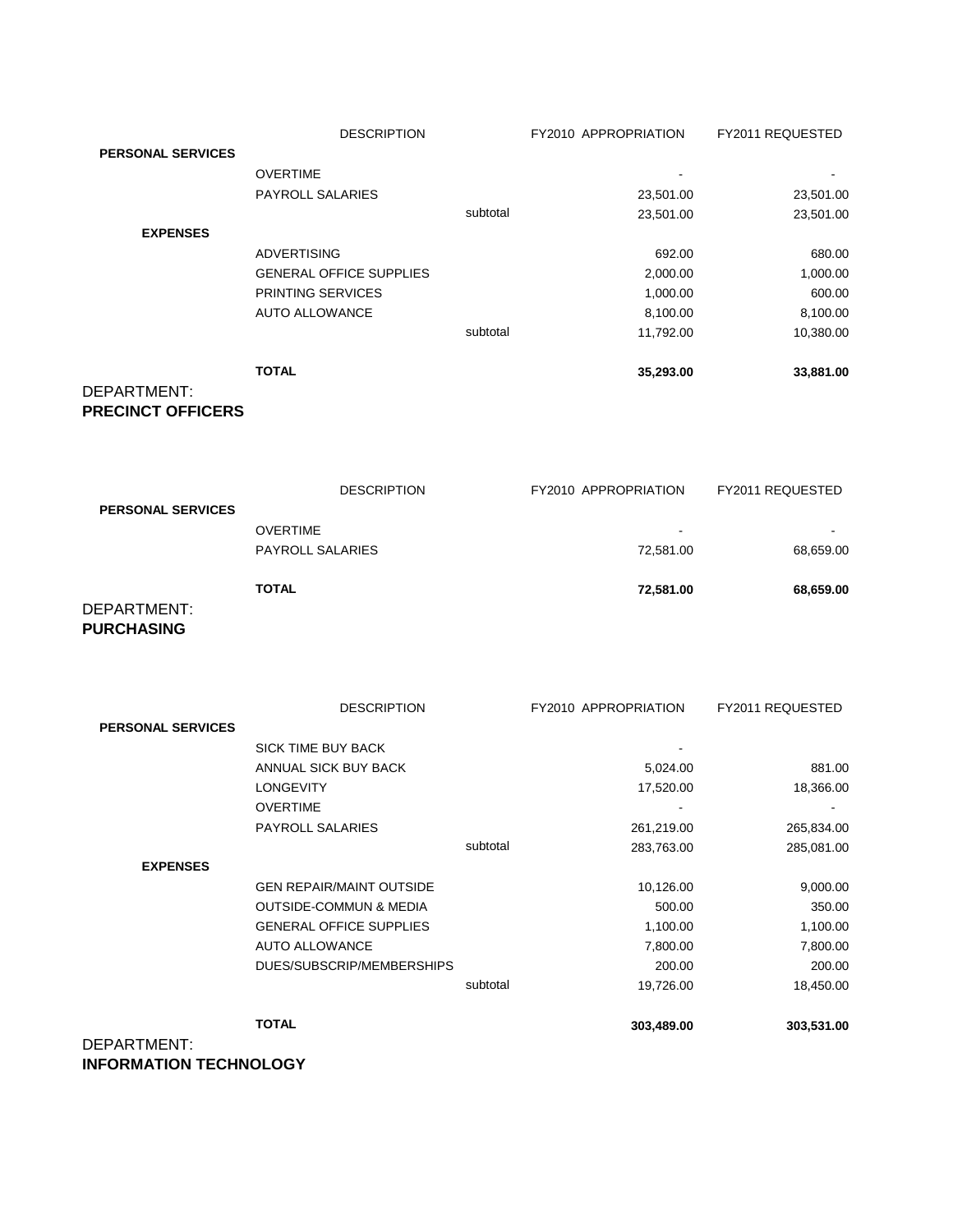|                          | <b>DESCRIPTION</b>                |          | FY2010 APPROPRIATION | FY2011 REQUESTED |
|--------------------------|-----------------------------------|----------|----------------------|------------------|
| <b>PERSONAL SERVICES</b> |                                   |          |                      |                  |
|                          | SICK LEAVE BUY BACK               |          |                      |                  |
|                          | ANNUAL SICK BUY BACK              |          | 2,557.00             | 2,557.00         |
|                          | <b>LONGEVITY</b>                  |          | 5,450.00             | 5,450.00         |
|                          | <b>OVERTIME</b>                   |          | 4,500.00             | 4,500.00         |
|                          | <b>PAYROLL SALARIES</b>           |          | 135,497.00           | 135,497.00       |
|                          |                                   | subtotal | 148,004.00           | 148,004.00       |
| <b>EXPENSES</b>          |                                   |          |                      |                  |
|                          | <b>GEN REPAIR/MAINT OUTSIDE</b>   |          |                      |                  |
|                          | <b>OUTSIDE SVS R&amp;M/OTHER</b>  |          |                      |                  |
|                          | <b>RENT &amp; LEASE</b>           |          | 5,328.00             | 5,328.00         |
|                          | <b>CUSTODIAL SERVICES</b>         |          |                      |                  |
|                          | OUTSDE PROF/TECH-GENERAL          |          | 184,636.00           | 184,636.00       |
|                          | <b>OUTSIDE-COMMUN &amp; MEDIA</b> |          | 17,714.00            | 17,714.00        |
|                          | <b>POSTAGE</b>                    |          | 115,000.00           | 110,400.00       |
|                          | <b>GENERAL OFFICE SUPPLIES</b>    |          | 3,865.00             | 2,500.00         |
|                          | <b>COMPUTER PAPER</b>             |          |                      |                  |
|                          | <b>COMPUTER SUPPLIES/MAT'L</b>    |          |                      |                  |
|                          | <b>BUILDING R&amp;M SUPPLIES</b>  |          |                      |                  |
|                          | <b>AUTO ALLOWANCE</b>             |          | 3,900.00             | 3,900.00         |
|                          |                                   | subtotal | 330,443.00           | 324,478.00       |
|                          | <b>TOTAL</b>                      |          | 478,447.00           | 472,482.00       |
| DEPARTMENT:              |                                   |          |                      |                  |

#### **UNEMPLOYMENT COMPENSATION**

| - -- - - - - - - - -     | <b>TOTAL</b>             | 235,000.00           | 185,000.00              |
|--------------------------|--------------------------|----------------------|-------------------------|
|                          | UNEMPLOYMENT INSURANCE   | 10,000.00            | 10,000.00               |
|                          | <b>EMPLOYEE BENEFITS</b> | 225,000.00           | 175,000.00              |
| <b>PERSONAL SERVICES</b> |                          |                      |                         |
| <b>PERSONAL SERVICES</b> | ADMINISTRATIVE SALARIES  | $\blacksquare$       |                         |
|                          | <b>DESCRIPTION</b>       | FY2010 APPROPRIATION | <b>FY2011 REQUESTED</b> |
|                          |                          |                      |                         |

#### DEPARTMENT: **WORKERS' COMPENSATION**

| DEPARTMENT:<br><b>PERSONNEL</b> |                                   |                             |                  |
|---------------------------------|-----------------------------------|-----------------------------|------------------|
|                                 | <b>TOTAL</b>                      | 2,485,039.00                | 2,162,039.00     |
|                                 | <b>INSURANCE PREMIUMS</b>         | 162,039.00                  | 162,039.00       |
|                                 | <b>GENERAL OFFICE SUPPLIES</b>    | 500.00                      |                  |
|                                 | <b>OUTSIDE-COMMUN &amp; MEDIA</b> | 500.00                      |                  |
|                                 | MISC EQUIP REPAIR & MAINT         | ٠                           |                  |
|                                 | <b>EMPLOYEE BENEFITS</b>          | 2,322,000.00                | 2,000,000.00     |
| <b>EXPENSES</b>                 |                                   |                             |                  |
|                                 | <b>DESCRIPTION</b>                | <b>FY2010 APPROPRIATION</b> | FY2011 REQUESTED |
|                                 |                                   |                             |                  |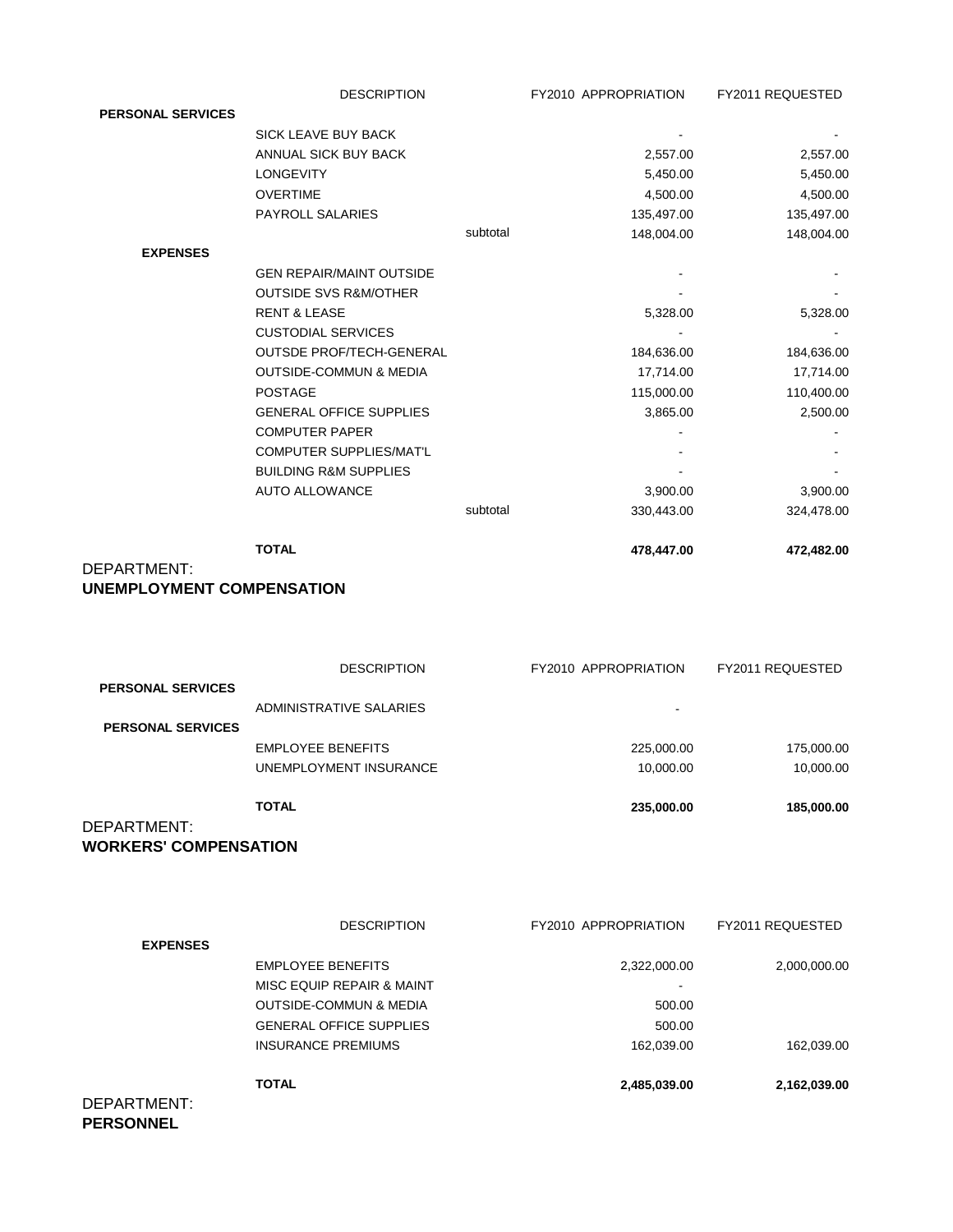|                          | <b>DESCRIPTION</b>              |          | <b>FY2010 APPROPRIATION</b> | FY2011 REQUESTED |
|--------------------------|---------------------------------|----------|-----------------------------|------------------|
| <b>PERSONAL SERVICES</b> |                                 |          |                             |                  |
|                          | SICK LEAVE BUY BACK             |          |                             |                  |
|                          | ANNUAL SICK BUY BACK            |          | 3,966.00                    |                  |
|                          | <b>LONGEVITY</b>                |          | 19,402.00                   | 18,568.00        |
|                          | <b>OVERTIME</b>                 |          |                             |                  |
|                          | PAYROLL SALARIES                |          | 200,988.00                  | 200,988.00       |
|                          |                                 | subtotal | 224,356.00                  | 219,556.00       |
| <b>EXPENSES</b>          |                                 |          |                             |                  |
|                          | <b>TUITION REIMBURSEMENT</b>    |          | 6,000.00                    | 5,000.00         |
|                          | <b>OUTSDE PROF/TECH-GENERAL</b> |          |                             |                  |
|                          | <b>COURT REPORTER SERVICES</b>  |          | 4,000.00                    |                  |
|                          | <b>EMPLOYEE PHYSICALS</b>       |          |                             |                  |
|                          | <b>GENERAL OFFICE SUPPLIES</b>  |          | 3,000.00                    |                  |
|                          | <b>AUTO ALLOWANCE</b>           |          | 7,800.00                    | 7,800.00         |
|                          | DUES/SUBSCRIP/MEMBERSHIPS       |          | 275.00                      |                  |
|                          |                                 | subtotal | 21,075.00                   | 12,800.00        |
|                          | <b>TOTAL</b>                    |          | 245,431.00                  | 232,356.00       |
| DEPARTMENT:              |                                 |          |                             |                  |

## **CITY SOLICITOR**

|                          | <b>DESCRIPTION</b>                |          | FY2010 APPROPRIATION | FY2011 REQUESTED |
|--------------------------|-----------------------------------|----------|----------------------|------------------|
| <b>PERSONAL SERVICES</b> |                                   |          |                      |                  |
|                          | SICK LEAVE BUY BACK               |          |                      |                  |
|                          | ANNUAL SICK BUY BACK              |          | 6,428.00             | 6,428.00         |
|                          | <b>LONGEVITY</b>                  |          | 30,493.00            | 31,792.00        |
|                          | <b>OVERTIME</b>                   |          | 1,000.00             |                  |
|                          | <b>PAYROLL SALARIES</b>           |          | 334,244.00           | 334,244.00       |
|                          |                                   | subtotal | 372,165.00           | 372,464.00       |
| <b>EXPENSES</b>          |                                   |          |                      |                  |
|                          | <b>LEGAL SERVICES</b>             |          | 252,136.00           | 255,539.00       |
|                          | <b>OUTSIDE-COMMUN &amp; MEDIA</b> |          | 500.00               | 250.00           |
|                          | <b>GENERAL OFFICE SUPPLIES</b>    |          | 5,364.00             | 5,000.00         |
|                          | OTHER EXPENDABLE SUPPLIES         |          | 5,288.00             | 5,000.00         |
|                          | <b>AUTO ALLOWANCE</b>             |          | 11,700.00            | 11,700.00        |
|                          | OTHERWISE UNCLASSIFIED            |          | 2,365.00             | 1,500.00         |
|                          |                                   | subtotal | 277,353.00           | 278,989.00       |
|                          | <b>TOTAL</b>                      |          | 649,518.00           | 651,453.00       |
| DEPARTMENT:              |                                   |          |                      |                  |

#### **AWARDS & EXECUTIONS**

|                 | <b>DESCRIPTION</b>            | FY2010 APPROPRIATION | <b>FY2011 REQUESTED</b> |
|-----------------|-------------------------------|----------------------|-------------------------|
| <b>EXPENSES</b> |                               |                      |                         |
|                 | <b>JUDGMENTS &amp; AWARDS</b> | 19.844.00            | 19,844.00               |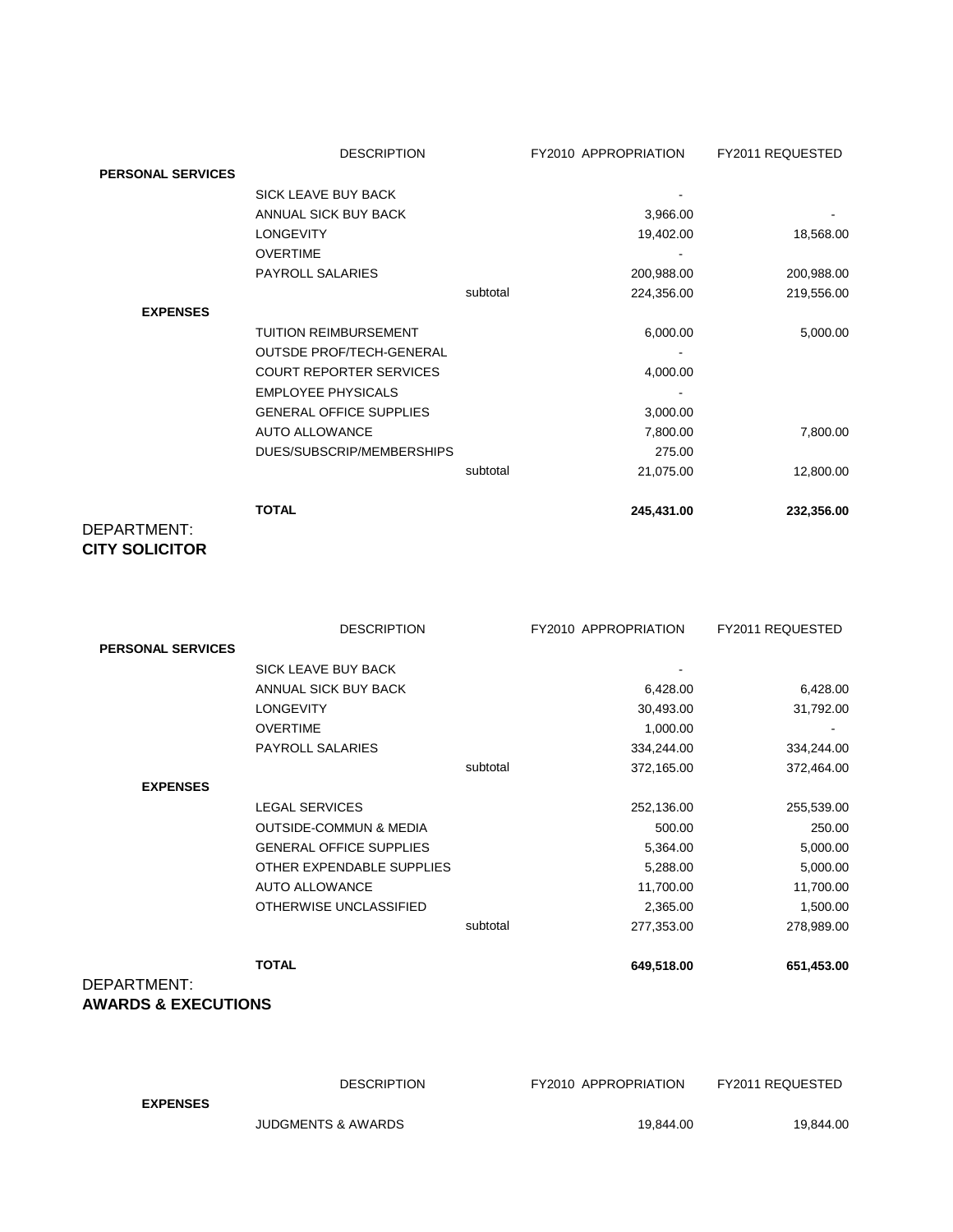**TOTAL** 19,844.00 **19,844.00** 

#### DEPARTMENT: **INSPECTIONAL SERVICES**

|                          | <b>DESCRIPTION</b>                |          | FY2010 APPROPRIATION | FY2011 REQUESTED |
|--------------------------|-----------------------------------|----------|----------------------|------------------|
| <b>PERSONAL SERVICES</b> |                                   |          |                      |                  |
|                          | SICK LEAVE BUY BACK               |          |                      |                  |
|                          | ANNUAL SICK BUY BACK              |          | 14,751.00            | 16,410.00        |
|                          | <b>LONGEVITY</b>                  |          | 99,182.00            | 112,045.00       |
|                          | <b>OVERTIME</b>                   |          | 100,000.00           | 90,000.00        |
|                          | <b>PAYROLL SALARIES</b>           |          | 1,582,595.00         | 1,624,270.00     |
|                          | RETIREMENT BUY BACK               |          |                      |                  |
|                          | <b>SCHOOL LONGEVITY</b>           |          | 528,859.00           | 497,147.00       |
|                          | SCHOOL OVERTIME                   |          | 380,000.00           | 200,000.00       |
|                          | SCHOOL SALARIES                   |          | 5,524,082.00         | 5,440,886.00     |
|                          |                                   | subtotal | 8,229,469.00         | 7,980,758.00     |
| <b>EXPENSES</b>          |                                   |          |                      |                  |
|                          | FECTEAU LEARY REPAIRS             |          |                      |                  |
|                          | <b>MEMORIAL AUDITORIUM</b>        |          | 50,000.00            | 10,000.00        |
|                          | <b>FRASIER FIELD LIGHTING</b>     |          |                      |                  |
|                          | <b>CLASSICAL REPAIRS</b>          |          |                      |                  |
|                          | <b>ELECTRICITY</b>                |          | 475,000.00           | 500,000.00       |
|                          | NATURAL GAS                       |          | 325,000.00           | 350,000.00       |
|                          | <b>VEHICLES R&amp;M</b>           |          | 6,800.00             | 10,000.00        |
|                          | <b>MAINT SERVICE CONTRACTS</b>    |          | 150,000.00           | 145,000.00       |
|                          | PLANT OP./HVAC ENERGY CON         |          | 225,000.00           | 190,000.00       |
|                          | <b>OUTSIDE SVCS.- TOWING</b>      |          |                      |                  |
|                          | MISC EQUIP REPAIR & MAINT         |          |                      |                  |
|                          | <b>RENT &amp; LEASE</b>           |          | 24,000.00            | 21,000.00        |
|                          | COMMUNICA.EQUIP RENT/LSE          |          | 700.00               | 700.00           |
|                          | WAYNE ALARM TOWER RENTAL          |          | 63,328.00            | 63,328.00        |
|                          | <b>OUTSIDE R &amp; M SERVICE</b>  |          | 2,000.00             | 2,000.00         |
|                          | <b>GEOTMS MAINTENANCE</b>         |          | 16,858.00            | 22,500.00        |
|                          | OUTSDE PROF/TECH-GENERAL          |          | 1,500.00             | 1,500.00         |
|                          | <b>OUTSIDE PROF/PHYSICIANS</b>    |          | 12,000.00            | 12,000.00        |
|                          | <b>EMPLOYEE PHYSICALS</b>         |          |                      |                  |
|                          | <b>OUTSIDE-COMMUN &amp; MEDIA</b> |          | 140,000.00           | 160,000.00       |
|                          | <b>ADVERTISING</b>                |          | 4,000.00             | 4,000.00         |
|                          | <b>NEXTEL</b>                     |          | 20,000.00            | 20,000.00        |
|                          | RODENT CONTROL                    |          | 30,000.00            | 10,000.00        |
|                          | GASOLINE                          |          | 530.00               | 5,000.00         |
|                          | #2 HEATING OIL                    |          | 70,000.00            | 50,000.00        |
|                          | <b>GENERAL OFFICE SUPPLIES</b>    |          | 2,000.00             | 3,650.00         |
|                          | <b>PRINTING SERVICES</b>          |          | 5,000.00             | 3,000.00         |
|                          | <b>BUILDING R&amp;M SUPPLIES</b>  |          |                      | 25,000.00        |
|                          | <b>BUILDING SUPPLIES</b>          |          | 250,000.00           |                  |
|                          | MISC CUST/HSKP SUPPLIES           |          | 4,000.00             | 4,000.00         |
|                          | <b>VEHICULAR SUPPLIES</b>         |          |                      |                  |
|                          | MEDICAL & SURGICAL SUPP.          |          | 1,700.00             | 1,700.00         |
|                          | EDUCATIONAL-BOOKS                 |          | 1,000.00             | 1,000.00         |
|                          |                                   |          |                      |                  |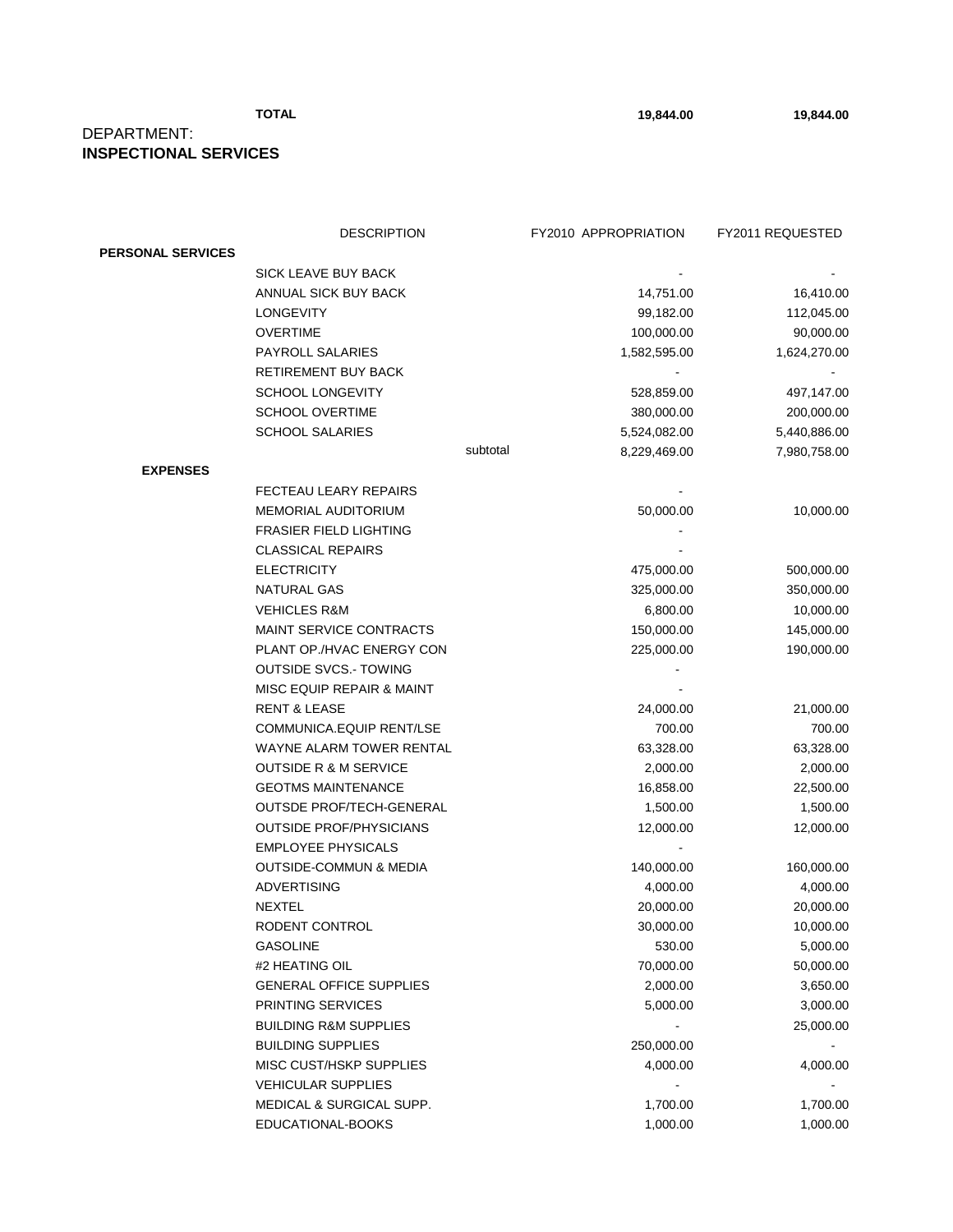| UNIFORM & CLOTHING                  | 600.00         | 600.00        |
|-------------------------------------|----------------|---------------|
| <b>ELECTRICAL SUPPLIES</b>          |                |               |
| <b>IN-STATE TRAVEL</b>              |                |               |
| <b>AUTO ALLOWANCE</b>               | 62,400.00      | 25,025.00     |
| ORG DUES                            | 2,000.00       | 1,900.00      |
| <b>INSURANCE PREMIUMS</b>           | 301.00         |               |
| <b>MISC JUDGEMENTS</b>              |                |               |
| <b>OVERTIME MEALS</b>               |                |               |
| TOOL/UNIFORM ALLOWANCE              |                |               |
| LICENSES PURCH FROM STATE           | 50.00          | 50.00         |
| <b>BUILDINGS</b>                    | 251,659.00     | 50,000.00     |
| <b>FIRE &amp; ALARM</b>             |                |               |
| REPLACEMENT EQUIPMENT               | 65,000.00      | 54,000.00     |
|                                     |                |               |
| <b>TRANSFER ACCOUNTS</b>            |                |               |
| <b>BYRNE GRANT MATCH</b>            |                |               |
| <b>MAINT/VEHICLES R&amp;M</b>       | 25,000.00      | 22,000.00     |
| PLANT OP ASBESTOS                   |                |               |
| <b>MAINT SERVICE CONTRACTS</b>      | 400,000.00     | 380,000.00    |
| <b>HVAC ENERGY CONTRACTS</b>        | 600,000.00     | 568,143.00    |
| SNOW REM/RESCO DPW GROUNDSKP        | 225,000.00     | 225,000.00    |
| <b>RESCO</b>                        | 75,000.00      | 65,000.00     |
| DPW TRANSF/GROUNDSKEEPING           | 60,000.00      | 55,000.00     |
| <b>SCHOOL DUE MAINTENANCE</b>       | 10,550.00      | 19,000.00     |
| ADVERTISING                         |                |               |
| DIESEL FUEL (SCHOOL)                |                |               |
| <b>GASOLINE (LIBRARY)</b>           |                |               |
| <b>GASOLINE</b>                     | 13,820.00      | 18,000.00     |
| <b>OFFICE SUPPLIES</b>              |                |               |
| <b>BUILDING REPAIRS &amp; MAINT</b> |                | 215,000.00    |
| ELECTRICAL SUPPLIES                 | $\blacksquare$ |               |
| <b>GLASS/GLAZING R&amp;M</b>        |                |               |
| <b>HARDWARE R&amp;M SUPPLIES</b>    |                |               |
| <b>PAINTING R&amp;M SUPPLIES</b>    |                |               |
| PLUMBING R&M SUPPLIES               |                |               |
| ROOFING R&M SUPPLIES                |                |               |
| LUMBER R&M                          |                |               |
| ALARM SYSTEM REPAIR                 |                |               |
| SUPPLIES HOUSEKEEPING               | 75,000.00      | 70,000.00     |
| <b>EQUIP LEASE PURCHASE</b>         | 3,705.00       | 3,705.00      |
| <b>EXPENDABLES</b>                  | 250,000.00     | 210,000.00    |
| <b>GROUNDSKEEPING SUPPLIES</b>      |                |               |
| POOL SUPPLIES                       |                |               |
| MAINTENANCE TOOLS                   | 1,300.00       |               |
| UNIFORM & CLOTHING                  |                | 20,000.00     |
| <b>TRAVEL ALLOWANCE</b>             | 16,200.00      | 3,600.00      |
| <b>TOOL ALLOWANCE</b>               | 2,531.00       | 2,500.00      |
| <b>CAPITAL REPAIRS</b>              | 500,000.00     | 325,000.00    |
| COMPUTER SOFTWARE SCH               |                |               |
| REPLACEMENT EQUIPMENT               |                |               |
| FIRE & ALARM EQUIPMENT              |                |               |
| subtotal                            | 4,520,532.00   | 3,948,901.00  |
| <b>TOTAL</b>                        | 12,750,001.00  | 11,929,659.00 |
|                                     |                |               |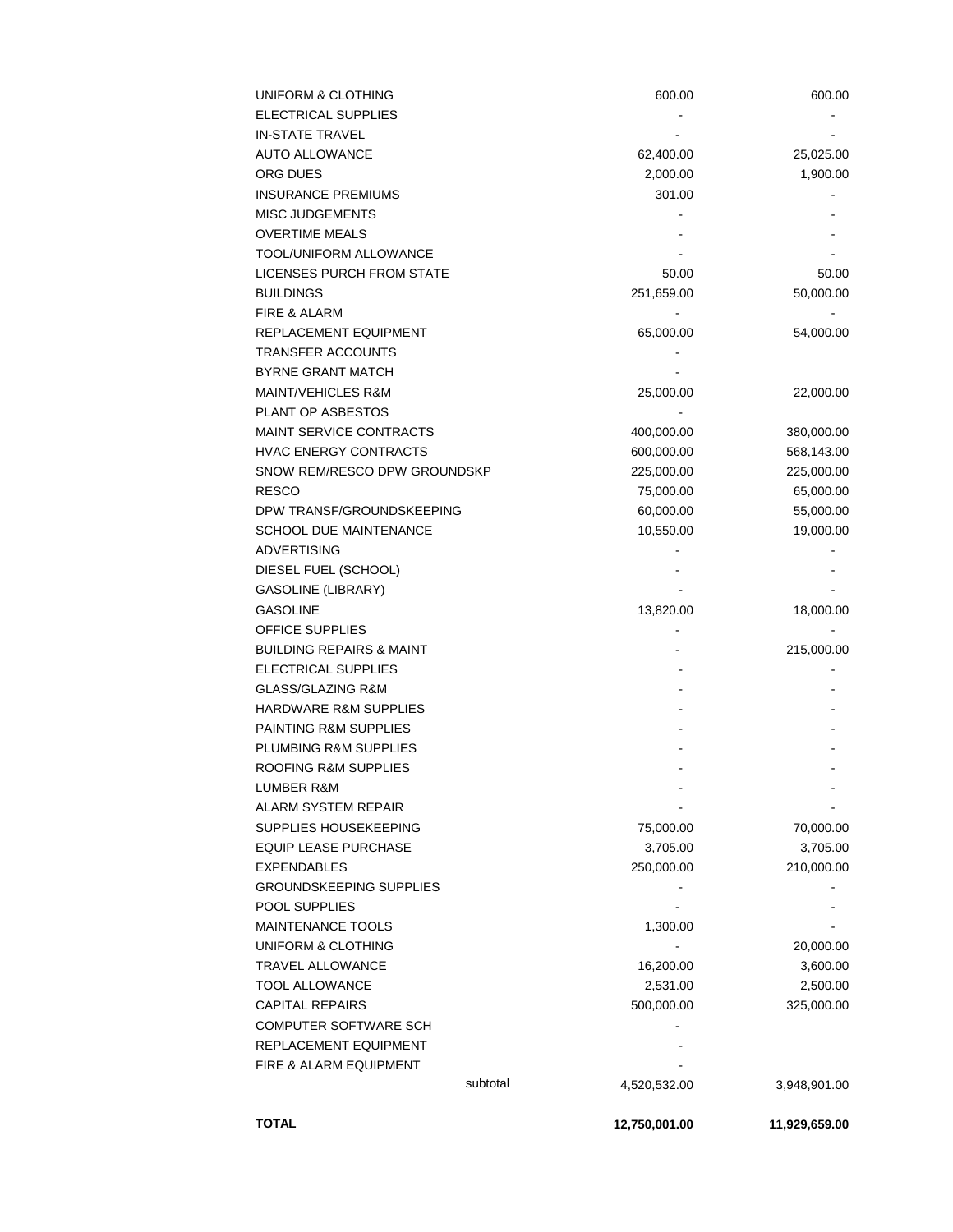#### DEPARTMENT: **POLICE DEPARTMENT**

|                          | <b>DESCRIPTION</b>                 |          | FY2010 APPROPRIATION | FY2011 REQUESTED |
|--------------------------|------------------------------------|----------|----------------------|------------------|
| <b>PERSONAL SERVICES</b> |                                    |          |                      |                  |
|                          | SICK LEAVE BUY BACK                |          |                      |                  |
|                          | ANNUAL SICK LEAVE                  |          | 41,000.00            | 44,500.00        |
|                          | <b>LONGEVITY</b>                   |          | 1,041,837.00         | 1,232,052.00     |
|                          | <b>OVERTIME</b>                    |          | 2,349,292.00         | 1,907,876.00     |
|                          | <b>PAYROLL SALARIES</b>            |          | 11,832,918.00        | 13,034,618.00    |
|                          | UNIFORM ALLOWANCE                  |          | 176,715.00           | 204,435.00       |
|                          | <b>GRANT ALLOTMENTS</b>            |          |                      | (1,017,665.00)   |
|                          | <b>Budget Cuts</b>                 |          |                      |                  |
|                          | Approp. Transfer - 22104 to 22105  |          |                      |                  |
|                          |                                    | subtotal | 15,441,762.00        | 15,405,816.00    |
| <b>EXPENSES</b>          |                                    |          |                      |                  |
|                          | TUITION REIMBURSEMENT              |          | 50,000.00            | 50,000.00        |
|                          | <b>BUILDING R&amp;M</b>            |          | 38,726.00            | 20,000.00        |
|                          | <b>OFFICE EQUIP R&amp;M</b>        |          | 16,393.00            | 40,000.00        |
|                          | <b>VEHICLES R&amp;M</b>            |          | 27,283.00            | 14,000.00        |
|                          | POLICE RADIO REPAIRS & MT          |          | 40,763.00            | 35,000.00        |
|                          | MISC EQUIP REPAIR & MAINT          |          | 1,000.00             | 500.00           |
|                          | COMPUTER EQUIP RENT/LEASE          |          | 2,853.00             | 1,620.00         |
|                          | <b>LEGAL SERVICES</b>              |          | 21,950.00            | 24,730.00        |
|                          | <b>OUTSIDE PROF./TOWING</b>        |          | 2,850.00             | 2,850.00         |
|                          | MISC OUTSD PROF/TECHNICAL          |          |                      |                  |
|                          | DOCTOR/DENTIST SERVICES            |          | 47,500.00            | 47,500.00        |
|                          | <b>HOSPITAL &amp; CLINIC</b>       |          | 58,080.00            | 58,080.00        |
|                          | <b>PHARMACY</b>                    |          |                      |                  |
|                          | PHYSICAL THERAPY SERVICES          |          | 10,000.00            | 8,000.00         |
|                          | <b>REIMB MED/POLICE &amp; FIRE</b> |          |                      |                  |
|                          | REIMB MED COPAY                    |          |                      | 6,000.00         |
|                          | MISC MEDICAL PROF/TECH             |          | 12,000.00            | 11,000.00        |
|                          | <b>ADVERTISING</b>                 |          |                      |                  |
|                          | <b>POSTAGE</b>                     |          | 6,223.00             | 6,223.00         |
|                          | TELEPHONE - LOCAL                  |          | 19,000.00            | 25,000.00        |
|                          | <b>INSECT &amp; PEST CONTROL</b>   |          | 1,226.00             | 1,226.00         |
|                          | <b>PHOTOGRAPHY</b>                 |          | 4,000.00             | 3,500.00         |
|                          | MISC CONTRACTED SERVICES           |          | 16,415.00            | 15,000.00        |
|                          | <b>GASOLINE</b>                    |          | 223,150.00           | 223,150.00       |
|                          | <b>GENERAL OFFICE SUPPLIES</b>     |          | 1,000.00             | 1,000.00         |
|                          | <b>MISC OFFICE SUPPLIES</b>        |          | 25,000.00            | 25,000.00        |
|                          | <b>CLEANING</b>                    |          | 8,000.00             | 8,000.00         |
|                          | <b>MISC VEHICLE SUPPLIES</b>       |          | 50,000.00            |                  |
|                          |                                    |          |                      | 50,000.00        |
|                          | <b>FIRST AID SUPPLIES</b>          |          | 5,000.00             | 5,000.00         |
|                          | STUDENT EDUCATIONAL SUPP           |          | 500.00               | 500.00           |
|                          | EDUCATIONAL-BOOKS                  |          | 500.00               | 500.00           |
|                          | EDUCATIONAL-SUPPLIES               |          | 500.00               | 500.00           |
|                          | OTHER EXPENDABLE SUPPLIES          |          | 7,000.00             | 6,500.00         |
|                          | <b>PHOTOGRAPHY</b>                 |          | 1,500.00             | 1,000.00         |
|                          | UNIFORM & CLOTHING                 |          | 3,000.00             | 3,000.00         |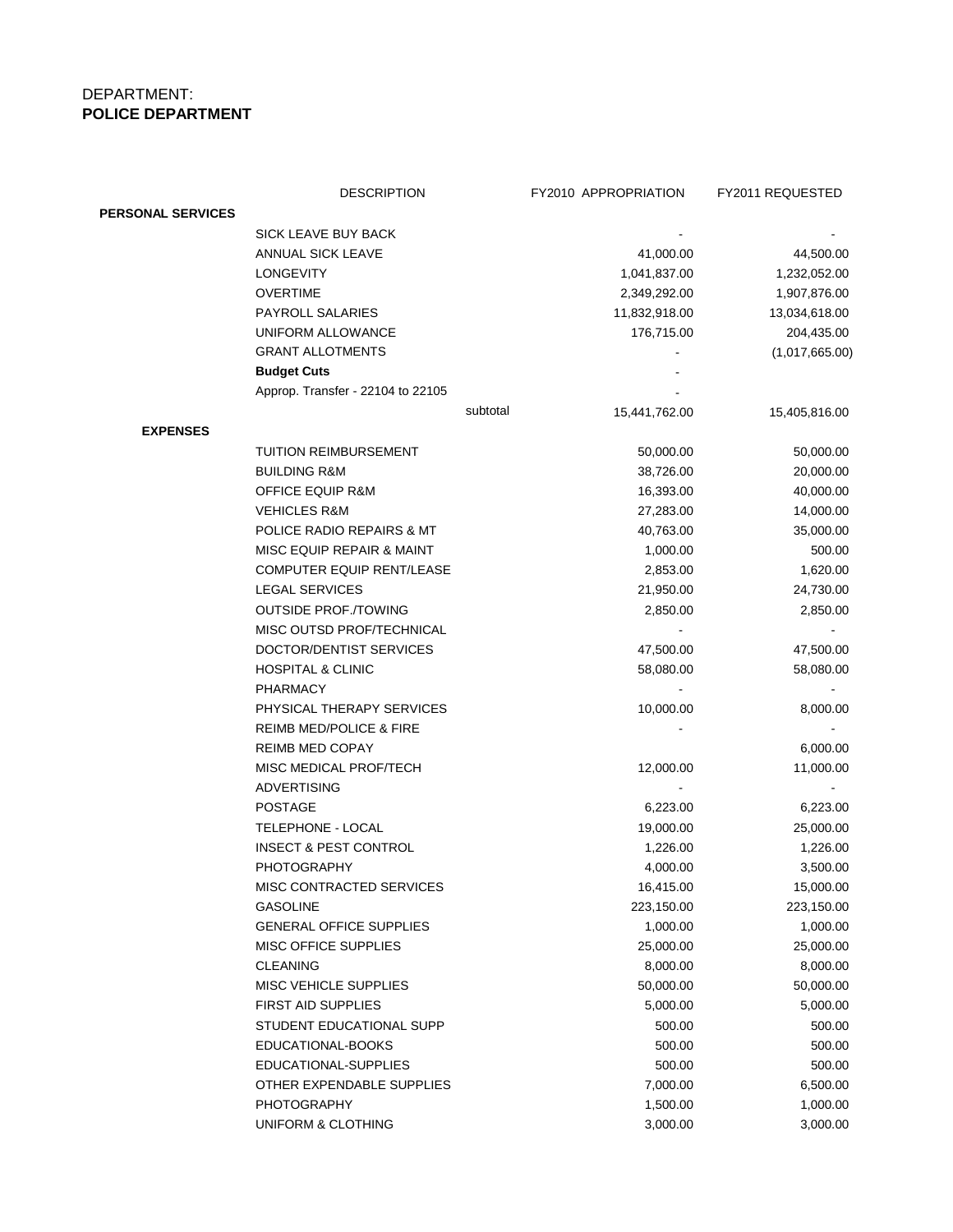| AMMUNITION/TARGETS/POLICE                                      | 25,000.00     | 25,000.00     |
|----------------------------------------------------------------|---------------|---------------|
| <b>COMMUNICATIONS</b>                                          | 2,500.00      | 2,000.00      |
| MISC OTHER EXPENDABLE SPL                                      | 4,400.00      | 24,400.00     |
| <b>AUTO ALLOWANCE</b>                                          | 3,900.00      | 3,900.00      |
| MISC IN STATE TRAVEL                                           | 8,000.00      | 8,000.00      |
| <b>OUT-OF-STATE TRAVEL</b>                                     | 5,000.00      | 5,000.00      |
| DUES/SUBSCRIP/MEMBERSHIPS                                      | 764.00        | 400.00        |
| ORG DUES                                                       | 7,097.00      | 3,000.00      |
| PERIODICAL SUBSCRIPTION                                        | 1,077.00      | 350.00        |
| <b>INSURANCE PREMIUMS</b>                                      |               |               |
| <b>LIFE INSURANCE</b>                                          | 6,940.00      | 7,892.00      |
| <b>JUDGMENTS &amp; AWARDS</b>                                  | 125,088.00    |               |
| <b>AGENCY FUNDS</b>                                            | 776.00        | 776.00        |
| <b>OVERTIME MEALS</b>                                          | 4,000.00      | 4,000.00      |
| OFFICER REIMBURSEMENT                                          | 500.00        | 350.00        |
| <b>ADDITIONAL EQUIPMENT</b>                                    | 1,000.00      | 750.00        |
| REPLACEMENT EQUIPMENT                                          | 2,000.00      | 2,000.00      |
| <b>VEHICLES</b>                                                | 240,092.00    | 150,000.00    |
| <b>PC'S/TERMINALS</b>                                          | 2,000.00      | 2,000.00      |
| <b>TECHNOLOGY IN CRUISERS</b>                                  | 16,692.00     | 10,692.00     |
| <b>Budget Cuts</b>                                             |               |               |
| Health Insurance Trust Fund Transfer -<br>9U8015 to 22105/3104 |               |               |
| subtotal                                                       | 1,158,238.00  | 944,889.00    |
| <b>TOTAL</b>                                                   | 16,600,000.00 | 16,350,705.00 |

#### DEPARTMENT: **FIRE DEPARTMENT**

|                          | <b>DESCRIPTION</b>               |          | FY2010 APPROPRIATION | FY2011 REQUESTED |
|--------------------------|----------------------------------|----------|----------------------|------------------|
| <b>PERSONAL SERVICES</b> |                                  |          |                      |                  |
|                          | <b>SICK LEAVE BUY BACK</b>       |          | 280,000.00           | 200,000.00       |
|                          | ANNUAL SICK LEAVE BUY BCK        |          | 183,700.00           | 183,700.00       |
|                          | <b>LONGEVITY</b>                 |          | 860,000.00           | 860,000.00       |
|                          | <b>OVERTIME</b>                  |          | 435,800.00           | 435,800.00       |
|                          | <b>PAYROLL SALARIES</b>          |          | 12,254,220.00        | 12,174,220.00    |
|                          |                                  | subtotal | 14,013,720.00        | 13,853,720.00    |
| <b>EXPENSES</b>          |                                  |          |                      |                  |
|                          | IN SERVICE TRAINING              |          | 70,160.00            | 40,000.00        |
|                          | UNIFORM ALLOWANCE                |          | 80,000.00            | 80,000.00        |
|                          | UNIFORM MAINT, ALLOWANCE         |          | 90,000.00            | 90,000.00        |
|                          | <b>GEN REPAIR/MAINT OUTSIDE</b>  |          | 12,000.00            | 9,000.00         |
|                          | <b>BUILDING R&amp;M</b>          |          | 100,000.00           | 100,000.00       |
|                          | <b>HVAC REPAIR &amp; MAINT.</b>  |          | 5,000.00             | 5,000.00         |
|                          | <b>VEHICLES R&amp;M</b>          |          | 95,000.00            | 65,000.00        |
|                          | <b>OUTSIDE SVS R&amp;M/OTHER</b> |          | 40,000.00            | 38,000.00        |
|                          | <b>COMPUTER EQUIP RENT/LEASE</b> |          | 16,000.00            | 20,000.00        |
|                          | <b>VEHICULAR RENTAL/LEASE</b>    |          | 375,000.00           | 375,000.00       |
|                          | <b>COMMUNICA.EQUIP RENT/LSE</b>  |          |                      |                  |
|                          | <b>OUTSDE PROF/TECH-MEDICAL</b>  |          | 5,000.00             | 2,000.00         |
|                          | <b>EMPLOYEE PHYSICALS</b>        |          | 1,800.00             | 10,000.00        |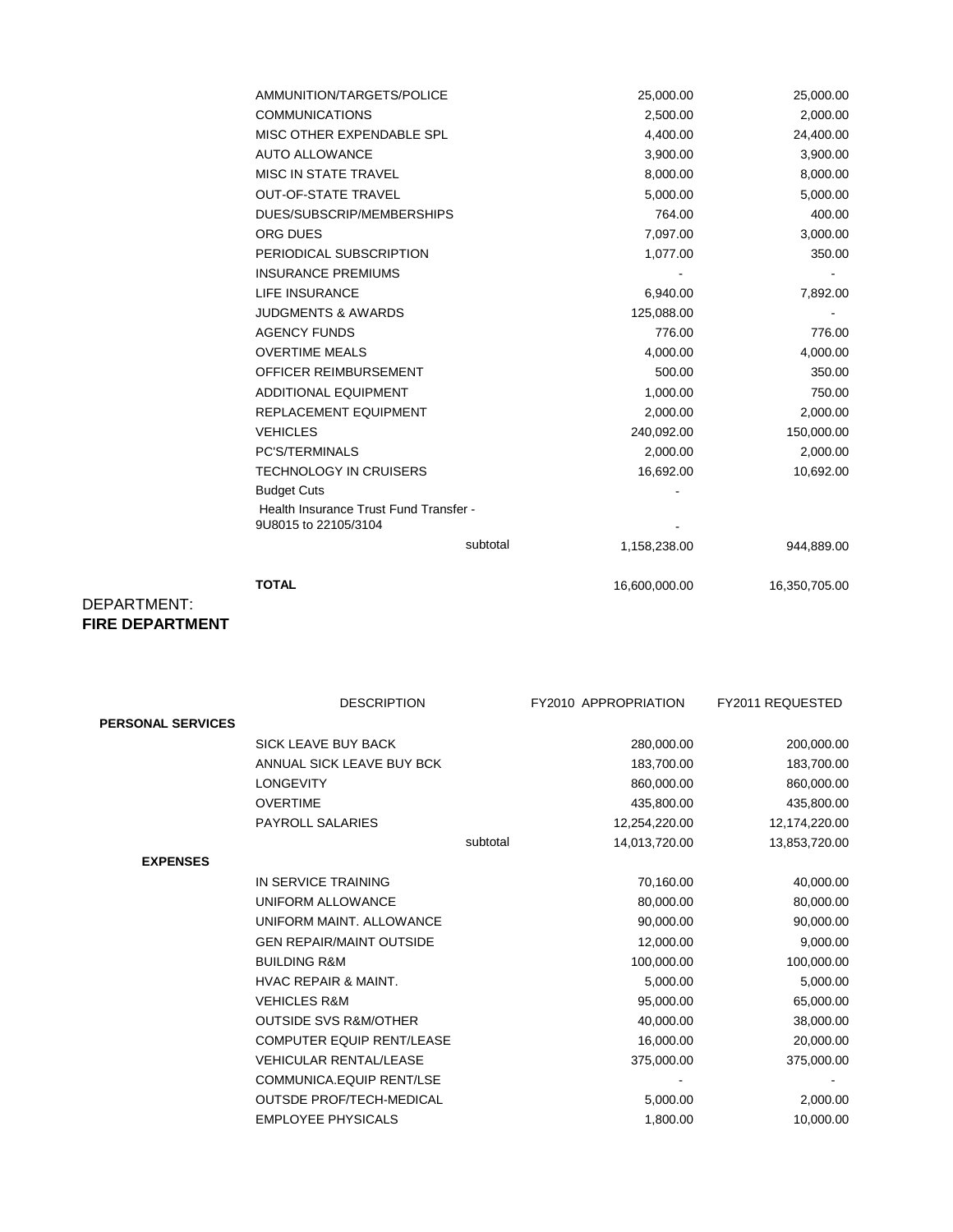| DOCTOR/DENTIST SERVICES              | 55,000.00    | 55,000.00    |
|--------------------------------------|--------------|--------------|
| <b>HOSPITAL &amp; CLINIC</b>         | 136,000.00   | 114,193.00   |
| <b>PHARMACY</b>                      | 45,000.00    | 30,000.00    |
| <b>NURSING SERVICES</b>              | 3,000.00     | 500.00       |
| PHYSICAL THERAPY SERVICES            | 40,000.00    | 29,000.00    |
| <b>REIMB MED/POLICE &amp; FIRE</b>   | 1,000.00     | 1,000.00     |
| REIMB RETIREE CO-PAY MED.            |              | 15,000.00    |
| <b>OUTSIDE TUITION</b>               | 90,000.00    | 90,000.00    |
| <b>OUTSIDE-COMMUN &amp; MEDIA</b>    | 3,340.00     | 3,640.00     |
| TRANSPO./RADIOS/TELEPHONE            | 50,000.00    | 44,420.00    |
| 911 & RADIO IMPROVEMENTS             | 20,000.00    | 20,000.00    |
| <b>DIESEL FUEL</b>                   | 76,000.00    | 76,000.00    |
| <b>GASOLINE</b>                      | 23,100.00    | 21,000.00    |
| <b>GENERAL OFFICE SUPPLIES</b>       | 15,000.00    | 11,857.00    |
| PRINTING SERVICES                    | 2,000.00     | 1,500.00     |
| <b>CUSTD &amp; HSEKPPNG SUPPLIES</b> | 15,000.00    | 13,000.00    |
| <b>VEHICULAR SUPPLIES</b>            | 25,000.00    | 45,000.00    |
| MEDICAL & SURGICAL SUPP.             | 80,000.00    | 60,000.00    |
| <b>OUTSIDE PROFESSIONAL</b>          | 35,000.00    | 32,000.00    |
| OTHER EXPENDABLE SUPPLIES            | 2,000.00     | 2,000.00     |
| <b>FIREFIGHTING SUPPLIES</b>         | 50,000.00    | 50,000.00    |
| UNIFORM & CLOTHING                   | 85,000.00    | 85,000.00    |
| INTERGOVERNMENT MUTUAL AID DUE       | 6,100.00     | 6,100.00     |
| <b>IN-STATE TRAVEL</b>               | 700.00       | 500.00       |
| <b>AUTO ALLOWANCE</b>                | 11,700.00    | 10,075.00    |
| <b>OUT-OF-STATE TRAVEL</b>           | 2,000.00     | 500.00       |
| DUES/SUBSCRIP/MEMBERSHIPS            | 3,000.00     | 2,700.00     |
| ORG CONFERENCE                       | 5,000.00     | 900.00       |
| <b>INSURANCE PREMIUMS</b>            | 12,000.00    | 11,000.00    |
| OTHERWISE UNCLASSIFIED               | 500.00       | 500.00       |
| <b>OVERTIME MEALS</b>                | 2,000.00     | 2,000.00     |
| <b>ADDITIONAL EQUIPMENT</b>          | 10,000.00    | 5,000.00     |
| REPLACEMENT EQUIPMENT                | 7,360.00     | 4,000.00     |
| subtotal                             | 1,801,760.00 | 1,677,385.00 |

**TOTALS** 15,815,480.00 15,531,105.00

#### DEPARTMENT: **STREET LIGHTING ELECTRICAL**

|                 | <b>DESCRIPTION</b>                | <b>FY2010 APPROPRIATION</b> | FY2011 REQUESTED |
|-----------------|-----------------------------------|-----------------------------|------------------|
| <b>EXPENSES</b> |                                   |                             |                  |
|                 | <b>STREET LIGHTS</b>              | 1,210,332.00                | 1,210,332.00     |
|                 | PLANT OP./MAINT.SVC.CONTR         |                             |                  |
|                 | <b>OUTSIDE SVS R&amp;M/OTHER</b>  | 20,000.00                   | 13,000.00        |
|                 | TRAFFIC CONTROL PARTS             | 9,000.00                    | 9,000.00         |
|                 | <b>TRAFFIC CONTROL REPAIRS</b>    | 15,000.00                   | 15,000.00        |
|                 | <b>HARDWARE R&amp;M SUPPLIES</b>  | 1,200.00                    | 500.00           |
|                 | ELECTRICAL SUPPLIES               | 1,000.00                    | 1,000.00         |
|                 | <b>Traffic Light Improvements</b> | 38,678.00                   | 38,678.00        |
|                 | <b>ADDITIONAL EQUIPMENT</b>       | 4,790.00                    | 4,500.00         |
|                 | <b>TOTALS</b>                     | 1,300,000.00                | 1,292,010.00     |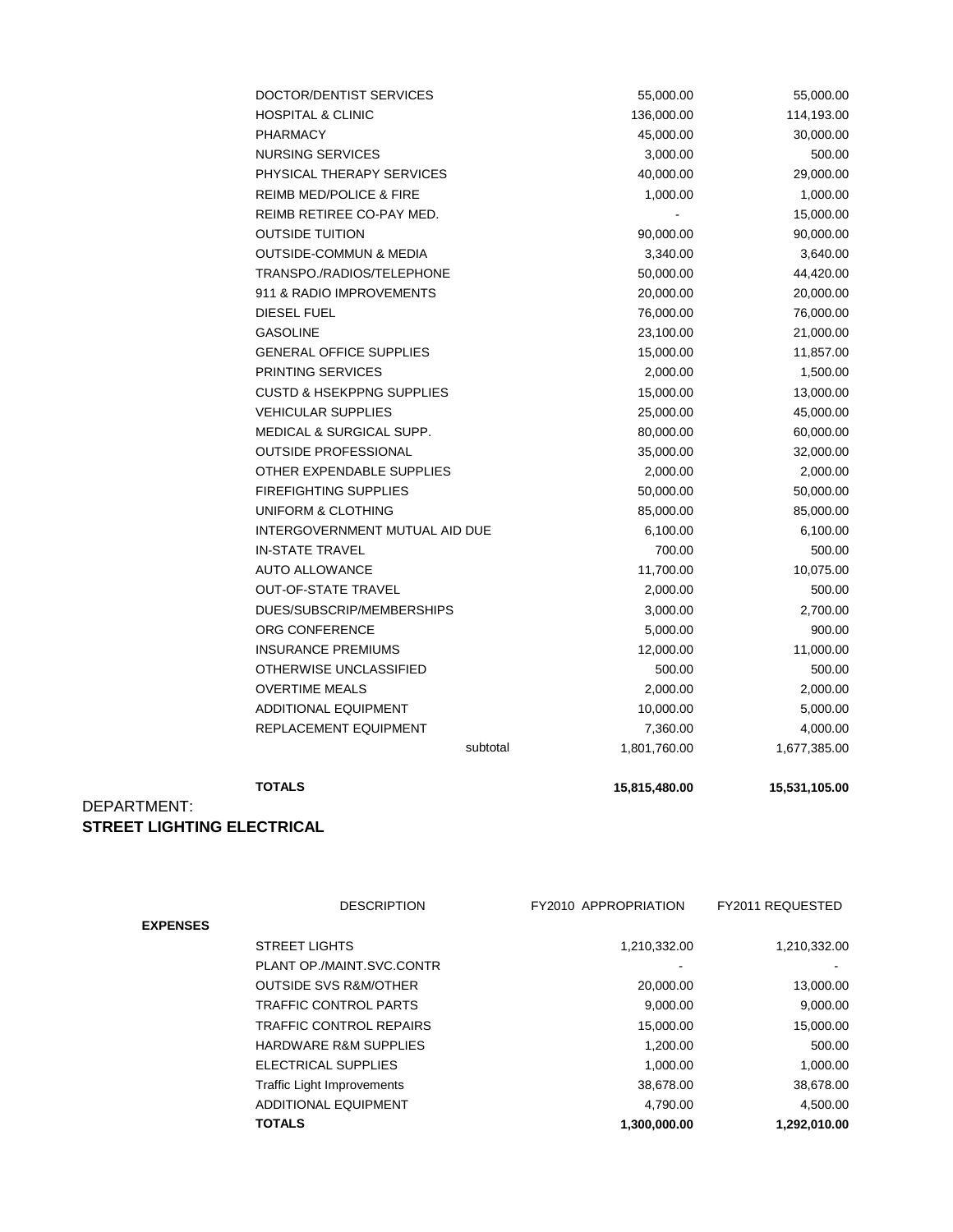#### DEPARTMENT: **EMERGENCY MANAGEMENT**

|                          | <b>DESCRIPTION</b>             |          | FY2010 APPROPRIATION     | FY2011 REQUESTED |
|--------------------------|--------------------------------|----------|--------------------------|------------------|
| <b>PERSONAL SERVICES</b> |                                |          |                          |                  |
|                          | SICK LEAVE BUY BACK            |          | $\overline{\phantom{0}}$ |                  |
|                          | ANNUAL SICK BUY BACK           |          | $\blacksquare$           |                  |
|                          | <b>LONGEVITY</b>               |          | $\blacksquare$           |                  |
|                          | <b>OVERTIME</b>                |          |                          |                  |
|                          | <b>PAYROLL SALARIES</b>        |          | 9,765.00                 | 9,765.00         |
|                          |                                | subtotal | 9,765.00                 | 9,765.00         |
| <b>EXPENSES</b>          |                                |          |                          |                  |
|                          | MISC OUTSD COMMUN/MEDIA        |          |                          |                  |
|                          | <b>GENERAL OFFICE SUPPLIES</b> |          | 6,575.00                 | 2,000.00         |
|                          |                                | subtotal | 6,575.00                 | 2,000.00         |
|                          | <b>TOTALS</b>                  |          | 16,340.00                | 11,765.00        |
| DEPARTMENT:              |                                |          |                          |                  |

**HARBORMASTER**

| -----------              | <b>TOTALS</b>                     | 10,000.00                | 9,543.00         |
|--------------------------|-----------------------------------|--------------------------|------------------|
|                          | subtotal                          | 6,100.00                 | 5,643.00         |
|                          | CAPITAL OUTLAY-IMPROVEMENTS       | ۰                        |                  |
|                          | OTHER EXPENDABLE SUPPLIES         | $\overline{\phantom{0}}$ |                  |
|                          | <b>ENERGY &amp; FUEL SUPPLIES</b> | 1,055.00                 | 998.00           |
|                          | <b>OUTSIDE-COMMUN &amp; MEDIA</b> | 1,745.00                 | 1,745.00         |
|                          | <b>GEN REPAIR/MAINT OUTSIDE</b>   | 3,300.00                 | 2,900.00         |
| <b>EXPENSES</b>          |                                   |                          |                  |
|                          | subtotal                          | 3,900.00                 | 3,900.00         |
|                          | <b>PAYROLL SALARIES</b>           | 3,900.00                 | 3,900.00         |
| <b>PERSONAL SERVICES</b> |                                   |                          |                  |
|                          | <b>DESCRIPTION</b>                | FY2010 APPROPRIATION     | FY2011 REQUESTED |

DEPARTMENT: **OFFICE OF ANIMAL CONTROL**

| <b>DESCRIPTION</b>              |          | <b>FY2010 APPROPRIATION</b> | FY2011 REQUESTED |
|---------------------------------|----------|-----------------------------|------------------|
|                                 |          |                             |                  |
| SICK LEAVE BUY BACK             |          | $\blacksquare$              |                  |
| ANNUAL SICK BUY BACK            |          | 1.014.00                    | 1,014.00         |
| <b>LONGEVITY</b>                |          | 5,271.00                    | 5,271.00         |
| <b>OVERTIME</b>                 |          | $\overline{\phantom{0}}$    |                  |
| <b>PAYROLL SALARIES</b>         |          | 53,723.00                   | 53,844.00        |
|                                 | subtotal | 60,008.00                   | 60,129.00        |
|                                 |          |                             |                  |
| <b>GEN REPAIR/MAINT OUTSIDE</b> |          | 400.00                      | 200.00           |
| <b>TIRE/TUBES R&amp;M</b>       |          | 400.00                      | 200.00           |
|                                 |          |                             |                  |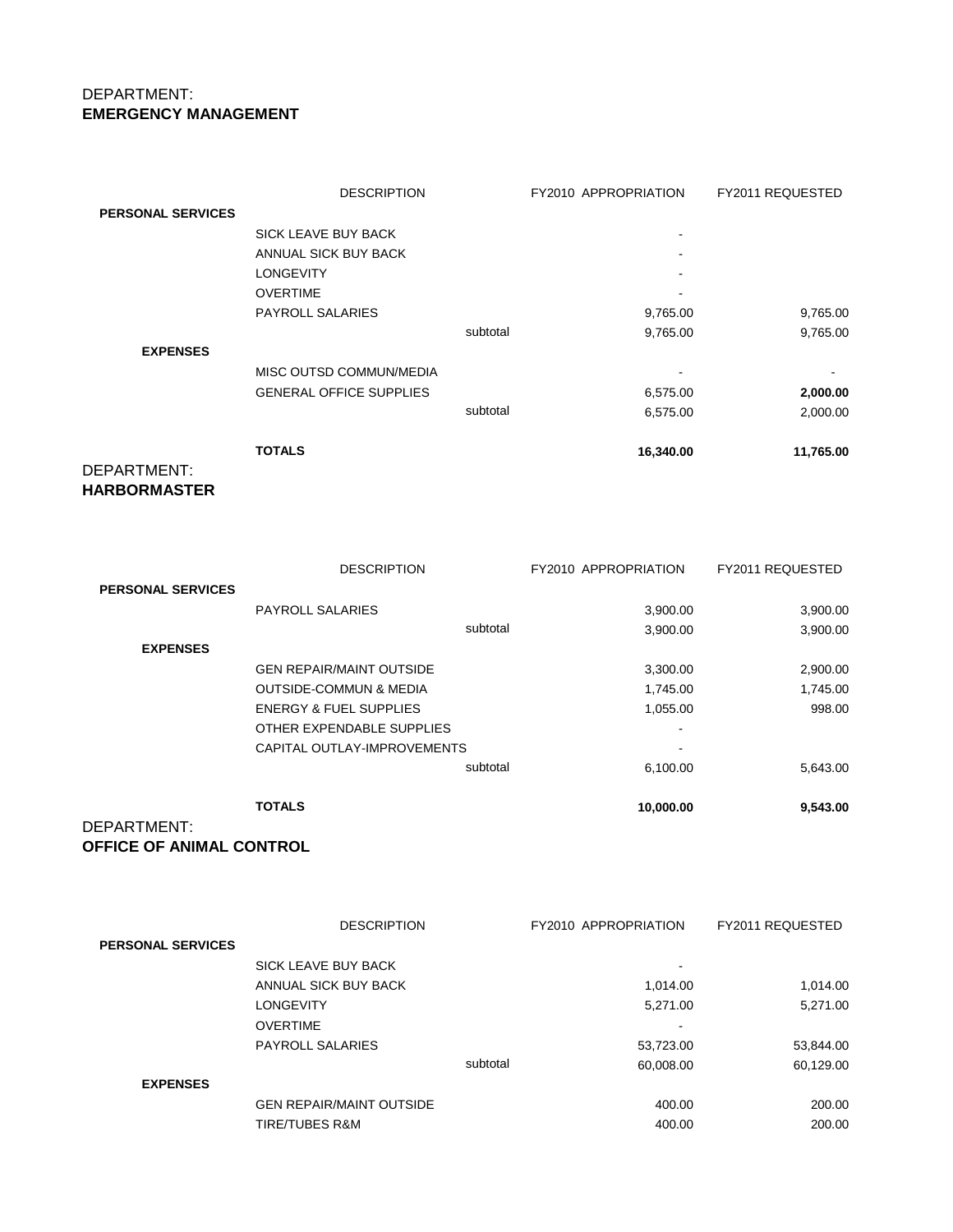| <b>TOTALS</b>                     |          | 101.958.00 | 95.351.00 |
|-----------------------------------|----------|------------|-----------|
|                                   | subtotal | 41,950.00  | 35.222.00 |
| OTHER EXPENDABLE SUPPLIES         |          | 800.00     | 800.00    |
| <b>ENGINE REPAIR</b>              |          | 500.00     | 500.00    |
| <b>VEHICULAR SUPPLIES</b>         |          | 1,850.00   | 1,400.00  |
| <b>GENERAL OFFICE SUPPLIES</b>    |          | 700.00     | 700.00    |
| <b>OUTSIDE-COMMUN &amp; MEDIA</b> |          | 3,300.00   | 1,500.00  |
| <b>OUTSDE PROF/TECH-MEDICAL</b>   |          | 34,000.00  | 29,922.00 |

#### DEPARTMENT: **EDUCATION**

|     | <b>DESCRIPTION</b>   | FY2010 APPROPRIATION | FY2011 REQUESTED |
|-----|----------------------|----------------------|------------------|
|     | <b>EXPENSES</b>      |                      |                  |
|     | PAYROLL              | 83,826,647.00        | 82,600,792.00    |
|     | <b>MISC EXPENSES</b> | 22,992,747.00        | 20,877,768.00    |
|     | SALARIES & EXPENSES  | 106,819,394.00       | 103,478,560.00   |
|     | <b>TOTAL</b>         | 106,819,394.00       | 103,478,560.00   |
| JT: |                      |                      |                  |

#### DEPARTMEN **DPW COMBINED**

|                          | <b>DESCRIPTION</b>               |          | <b>FY2010 APPROPRIATION</b> | FY2011 REQUESTED |
|--------------------------|----------------------------------|----------|-----------------------------|------------------|
| <b>PERSONAL SERVICES</b> |                                  |          |                             |                  |
|                          | SICK LEAVE BUY BACK              |          | 8,322.27                    |                  |
|                          | ANNUAL SICK LEAVE BUY BCK        |          | 2,391.05                    | 10,080.00        |
|                          | <b>LONGEVITY</b>                 |          | 176,754.58                  | 173,005.00       |
|                          | <b>OVERTIME</b>                  |          | 126,389.00                  | 110,000.00       |
|                          | <b>PAYROLL SALARIES</b>          |          | 1,931,621.10                | 1,893,772.00     |
|                          |                                  | subtotal | 2,245,478.00                | 2,186,857.00     |
| <b>EXPENSES</b>          |                                  |          |                             |                  |
|                          | <b>ADMINISTRATION</b>            |          | 27,550.00                   | 27,550.00        |
|                          | <b>FACILITIES</b>                |          | 69,100.00                   | 65,000.00        |
|                          | MAINTENANCE OF EQUIPMENT         |          | 258,200.00                  | 275,000.00       |
|                          | <b>HIGHWAY</b>                   |          | 304,800.00                  | 347,563.00       |
|                          | <b>SANITATION</b>                |          | 4,800,000.00                | 4,269,180.00     |
|                          | <b>PARKS &amp; RECREATION</b>    |          | 198,200.00                  | 300,000.00       |
|                          | <b>STADIUM MAINTENANCE</b>       |          | 14,000.00                   | 18,843.00        |
|                          | <b>DUTCH ELM</b>                 |          | 9,100.00                    | 7,000.00         |
|                          | <b>INSECT PEST &amp; CONTROL</b> |          | 2,970.00                    | 2,500.00         |
|                          | PINE GROVE CEMETERY              |          | 55,534.00                   | 40,000.00        |
|                          |                                  | subtotal | 5,739,454.00                | 5,352,636.00     |
| DEPARTMENT:              | <b>TOTAL</b>                     |          | 7,984,932.00                | 7,539,493.00     |
|                          |                                  |          |                             |                  |

**SNOW AND ICE**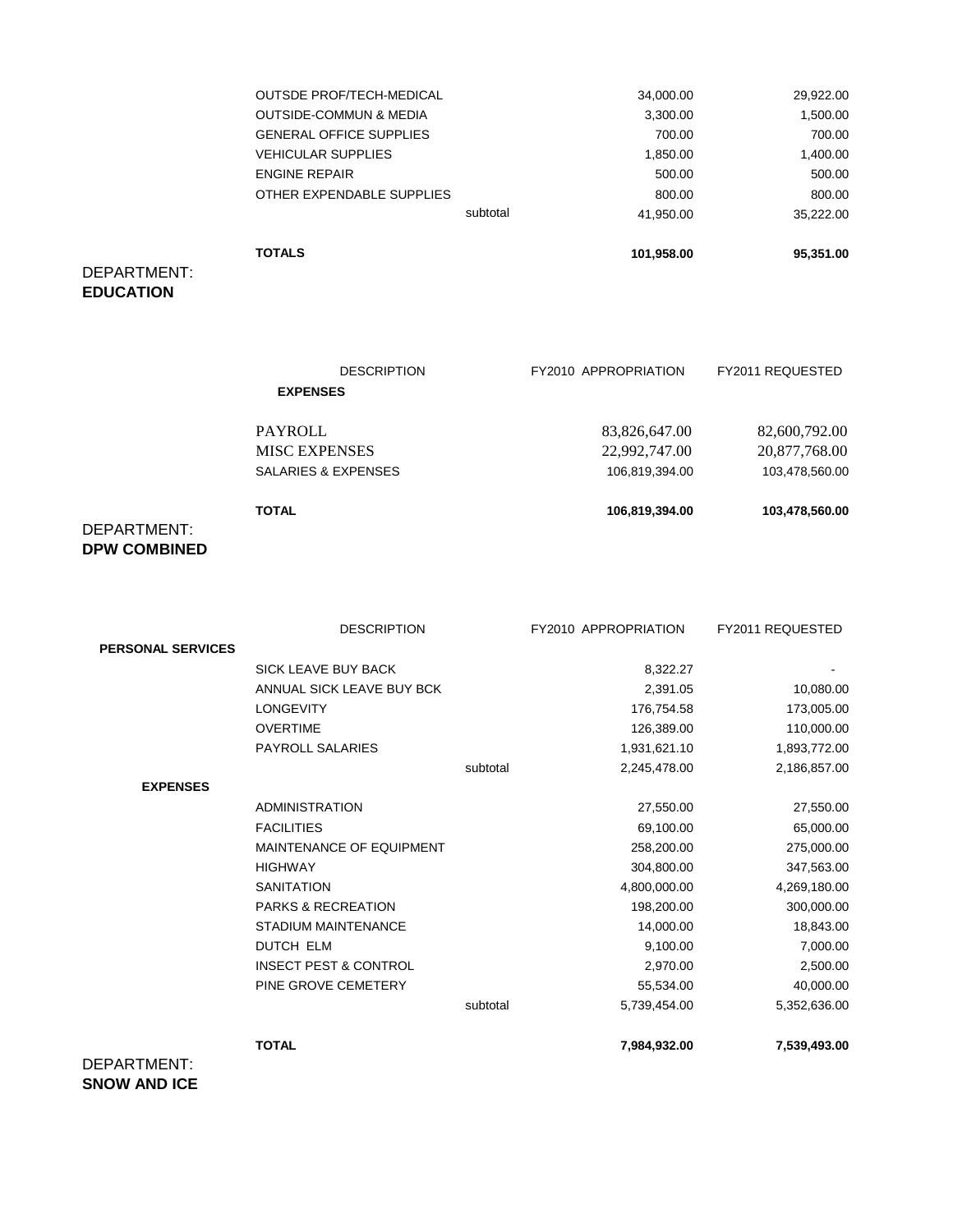|                          | <b>DESCRIPTION</b>               |          | FY2010 APPROPRIATION | FY2011 REQUESTED |
|--------------------------|----------------------------------|----------|----------------------|------------------|
| <b>PERSONAL SERVICES</b> |                                  |          |                      |                  |
|                          | <b>OVERTIME</b>                  |          | 160,000.00           | 160,000.00       |
|                          | <b>PAYROLL SALARIES</b>          |          | 498,816.00           | 498,816.00       |
|                          |                                  | subtotal | 658,816.00           | 658,816.00       |
| <b>EXPENSES</b>          |                                  |          |                      |                  |
|                          | <b>OUTSIDE SNOW REMOVAL SERV</b> |          | 69,345.00            | 69,345.00        |
|                          | <b>OUTSDE-OTHER PURCH SERV.</b>  |          | 1,000.00             | 1,000.00         |
|                          | MISC DPW HIGHWAY SUPPLIES        |          | 51,000.00            | 51,000.00        |
|                          | OTHERWISE UNCLASSIFIED           |          | 5,001.00             | 5,001.00         |
|                          |                                  | subtotal | 126,346.00           | 126,346.00       |
|                          | <b>TOTAL</b>                     |          | 785,162.00           | 785,162.00       |
| DEPARTMENT:              |                                  |          |                      |                  |

#### **ABANDONED VEHICLES**

|                          | <b>DESCRIPTION</b>              |          | FY2010 APPROPRIATION | FY2011 REQUESTED |
|--------------------------|---------------------------------|----------|----------------------|------------------|
| <b>PERSONAL SERVICES</b> |                                 |          |                      |                  |
|                          | SICK LEAVE BUY BACK             |          |                      |                  |
|                          | ANNUAL SICK BUY BACK            |          | 596.00               | 596.00           |
|                          | <b>LONGEVITY</b>                |          | 3,098.00             | 3,098.00         |
|                          | <b>OVERTIME</b>                 |          |                      |                  |
|                          | PAYROLL SALARIES                |          | 30,979.00            | 30,472.00        |
|                          |                                 | subtotal | 34,673.00            | 34,166.00        |
| <b>EXPENSES</b>          |                                 |          |                      |                  |
|                          | <b>OUTSIDE-ENERGY UTILITIES</b> |          | 4,500.00             | 4,000.00         |
|                          | <b>GEN REPAIR/MAINT OUTSIDE</b> |          | 100.00               | 100.00           |
|                          | <b>RENT &amp; LEASE</b>         |          | 100.00               | 100.00           |
|                          | <b>MISC RENT/LEASE</b>          |          | 1,600.00             | 442.00           |
|                          | OTHER-OTHER PROPERTY SVS        |          | 100.00               |                  |
|                          | SUPPLIES-GROUNDSKEEPING         |          | 270.00               | 70.00            |
|                          | PUBLIC SERVICE SUPPLIES         |          | 100.00               | ٠                |
|                          |                                 | subtotal | 6,770.00             | 4,712.00         |
|                          | <b>TOTAL</b>                    |          | 41,443.00            | 38,878.00        |
| DEPARTMENT:              |                                 |          |                      |                  |

**PARKING DEPARTMENT**

|                          | <b>DESCRIPTION</b>              |          | <b>FY2010 APPROPRIATION</b> | FY2011 REQUESTED |
|--------------------------|---------------------------------|----------|-----------------------------|------------------|
| <b>PERSONAL SERVICES</b> |                                 |          |                             |                  |
|                          | SICK LEAVE BUY BACK             |          |                             | ۰                |
|                          | ANNUAL SICK LEAVE BUY BCK       |          | 6,296.00                    | 6,296.00         |
|                          | <b>LONGEVITY</b>                |          | 35,159.00                   | 42,617.00        |
|                          | <b>OVERTIME</b>                 |          |                             |                  |
|                          | <b>PAYROLL SALARIES</b>         |          | 571,010.00                  | 561,944.00       |
|                          |                                 | subtotal | 612,465.00                  | 610,857.00       |
| <b>EXPENSES</b>          |                                 |          |                             |                  |
|                          | <b>OUTSIDE-ENERGY UTILITIES</b> |          | 10,289.00                   | 10,289.00        |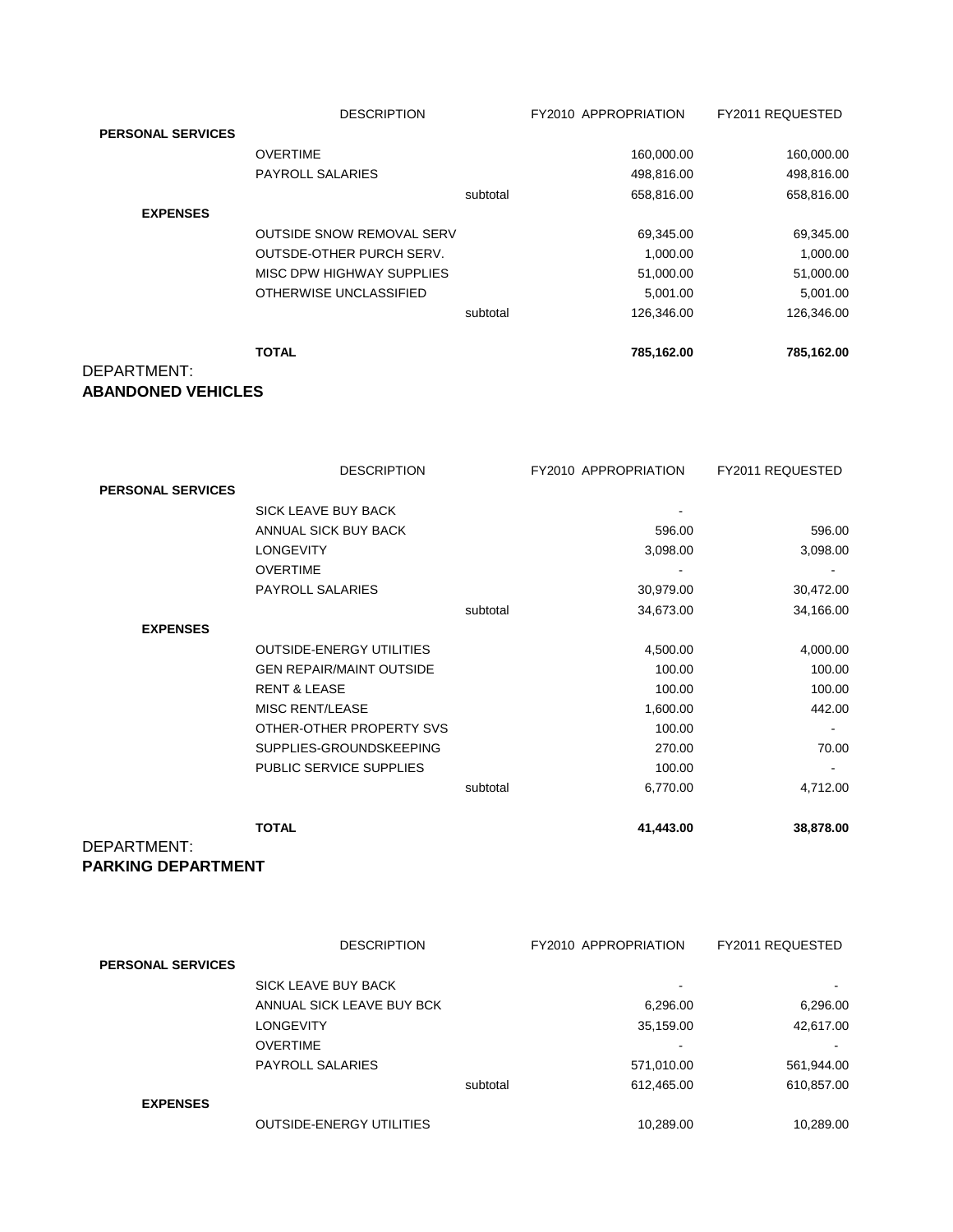| <b>TOTAL</b>                      |          | 697,865.00 | 665,337.00 |
|-----------------------------------|----------|------------|------------|
|                                   | subtotal | 85,400.00  | 54,480.00  |
| REPLACEMENT EQUIPMENT             |          | 1,800.00   | 1,800.00   |
| OTHERWISE UNCLASSIFIED            |          | 2,000.00   | 1,500.00   |
| DUES/SUBSCRIP/MEMBERSHIPS         |          | 470.00     | 400.00     |
| AUTO ALLOWANCE                    |          | 7,800.00   | 7,800.00   |
| OTHER EXPENDABLE SUPPLIES         |          | 1,500.00   | 500.00     |
| <b>VEHICULAR SUPPLIES</b>         |          | 1,900.00   | 1,700.00   |
| SUPPLIES-GROUNDSKEEPING           |          | 500.00     | 250.00     |
| <b>GENERAL OFFICE SUPPLIES</b>    |          | 3,041.00   | 3,041.00   |
| <b>GASOLINE</b>                   |          | 11,100.00  | 10,000.00  |
| <b>OUTSIDE-COMMUN &amp; MEDIA</b> |          | 4,000.00   | 1,500.00   |
| <b>OUTSDE PROF/TECH-MEDICAL</b>   |          | 500.00     | 300.00     |
| <b>OUTSDE PROF/TECH-GENERAL</b>   |          | 34,000.00  | 10,000.00  |
| <b>RENT &amp; LEASE</b>           |          | 1,200.00   | 400.00     |
| <b>GEN REPAIR/MAINT OUTSIDE</b>   |          | 5,300.00   | 5,000.00   |

DEPARTMENT: **COUNCIL ON AGING**

|                          | <b>DESCRIPTION</b>                |          | <b>FY2010 APPROPRIATION</b> | FY2011 REQUESTED |
|--------------------------|-----------------------------------|----------|-----------------------------|------------------|
| <b>PERSONAL SERVICES</b> | <b>PAYROLL SALARIES</b>           |          | 16,514.00                   |                  |
| <b>EXPENSES</b>          |                                   | subtotal | 16,514.00                   |                  |
|                          | <b>OUTSIDE-COMMUN &amp; MEDIA</b> |          | 2.000.00                    | 18,273.00        |
|                          | <b>OPERATION SENIOR CENTER</b>    |          | 102,886.00                  | 102,886.00       |
|                          | HOME DELIVERED MEALS              |          | 18,600.00                   | 13,000.00        |
|                          |                                   | subtotal | 123,486.00                  | 134,159.00       |
|                          | <b>TOTALS</b>                     |          | 140,000.00                  | 134,159.00       |
| DEPARTMENT:              |                                   |          |                             |                  |

#### **DEPARTMENT OF VETERANS' SERVICES**

|                   | <b>DESCRIPTION</b>              | <b>FY2010 APPROPRIATION</b> | FY2011 REQUESTED |
|-------------------|---------------------------------|-----------------------------|------------------|
| PERSONAL SERVICES |                                 |                             |                  |
|                   | SICK LEAVE BUY BACK             |                             |                  |
|                   | ANNUAL SICK BUY BACK            | 2,755.00                    | 2,755.00         |
|                   | <b>LONGEVITY</b>                | 11,883.00                   | 12,609.00        |
|                   | <b>OVERTIME</b>                 |                             |                  |
|                   | <b>PAYROLL SALARIES</b>         | 143,217.00                  | 143,217.00       |
|                   | <b>VETERANS' BENEFITS</b>       | 634,001.00                  | 773,102.00       |
|                   | <b>VETERANS BENEFITS</b>        |                             |                  |
|                   | <b>VETERANS' BENEFITS</b>       |                             |                  |
|                   | subtotal                        | 791,856.00                  | 931,683.00       |
| <b>EXPENSES</b>   |                                 |                             |                  |
|                   | <b>GEN REPAIR/MAINT OUTSIDE</b> | 300.00                      |                  |
|                   | DOCTOR/DENTIST SERVICES         | 3,000.00                    |                  |
|                   | <b>HOSPITAL &amp; CLINIC</b>    | 750.00                      |                  |
|                   |                                 |                             |                  |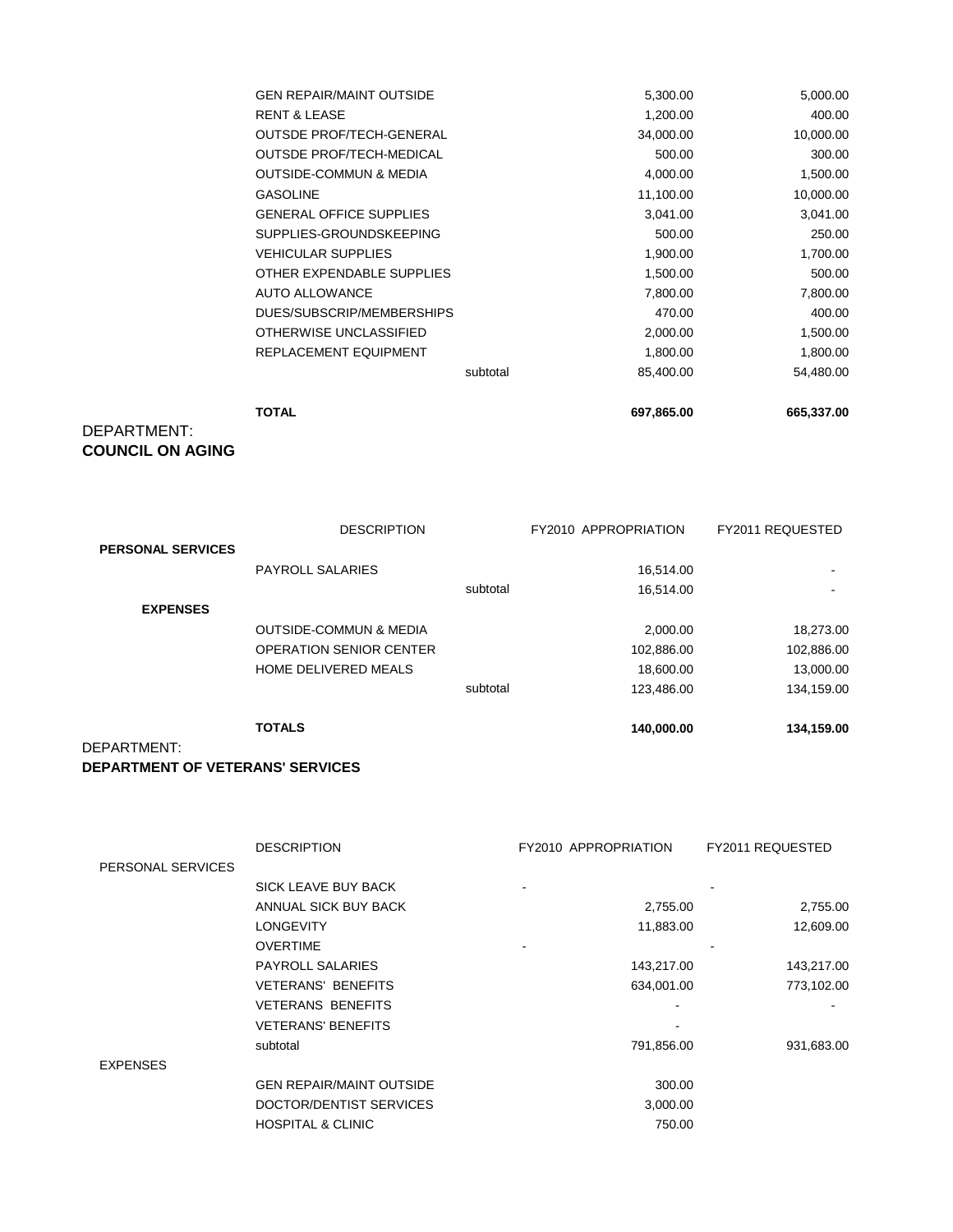| <b>PHARMACY</b>                   | 54,351.00  |            |
|-----------------------------------|------------|------------|
| <b>HEARING SERVICES</b>           | 1,000.00   |            |
| <b>OUTSIDE-COMMUN &amp; MEDIA</b> | 50.00      |            |
| OUTSIDE-RECREATIONAL              | 9,973.00   | 7,654.00   |
| <b>OUTSDE-OTHER PURCH SERV.</b>   | 4,121.00   | 4,121.00   |
| <b>GENERAL OFFICE SUPPLIES</b>    | 400.00     |            |
| SUPPLIES-GROUNDSKEEPING           | 5,855.00   | 5,855.00   |
| <b>IN-STATE TRAVEL</b>            | 500.00     |            |
| <b>AUTO ALLOWANCE</b>             | 7,800.00   | 7,800.00   |
| DUES/SUBSCRIP/MEMBERSHIPS         | 150.00     |            |
| ORG CONFERENCE                    |            |            |
| subtotal                          | 88,250.00  | 25,430.00  |
| TOTAL                             | 880,106.00 | 957,113.00 |
|                                   |            |            |

#### DEPARTMENT: **LIBRARY**

|                          | <b>DESCRIPTION</b>                |          | <b>FY2010 APPROPRIATION</b> | FY2011 REQUESTED |
|--------------------------|-----------------------------------|----------|-----------------------------|------------------|
| <b>PERSONAL SERVICES</b> |                                   |          |                             |                  |
|                          | SICK TIME BUY BACK/RETIRE         |          | 6,431.00                    |                  |
|                          | ANNUAL SICK BUY BACK              |          | 1,603.00                    | 900.00           |
|                          | <b>LONGEVITY</b>                  |          | 46,951.00                   | 57,106.00        |
|                          | <b>OVERTIME</b>                   |          | 2,500.00                    | 1,500.00         |
|                          | PAYROLL SALARIES                  |          | 766,738.00                  | 770,777.00       |
|                          |                                   | subtotal | 824,223.00                  | 830,283.00       |
| <b>EXPENSES</b>          |                                   |          |                             |                  |
|                          | UNIFORM ALLOWANCE                 |          |                             |                  |
|                          | <b>REPAIR &amp; MAINTENANCE</b>   |          |                             |                  |
|                          | <b>COMPUTER EQUIPMENT R&amp;M</b> |          | 59,677.00                   | 57,614.00        |
|                          | <b>POSTAGE</b>                    |          |                             |                  |
|                          | <b>COMPUTER SOFTWARE</b>          |          | 10,000.00                   |                  |
|                          | <b>GENERAL OFFICE SUPPLIES</b>    |          |                             |                  |
|                          | AUDIO VISUAL TAPES                |          | 9,000.00                    |                  |
|                          | <b>LIBRARY BOOKS</b>              |          | 39,235.00                   | 3,808.00         |
|                          | <b>PERIODICALS</b>                |          | 10,000.00                   | 10,000.00        |
|                          | <b>LIBRARY SUPPLIES</b>           |          |                             |                  |
|                          | <b>AUTO ALLOWANCE</b>             |          | 3,900.00                    | 3,900.00         |
|                          | Repairs to Branch Library         |          |                             |                  |
|                          |                                   | subtotal | 131,812.00                  | 75,322.00        |
|                          | <b>TOTAL</b>                      |          | 956,035.00                  | 905,605.00       |
| DEPARTMENT:              |                                   |          |                             |                  |

**CELEBRATIONS**

DESCRIPTION FY2010 APPROPRIATION FY2011 REQUESTED

 **EXPENSES**

OTHERWISE UNCLASSIFIED 17,500.00 12,500.00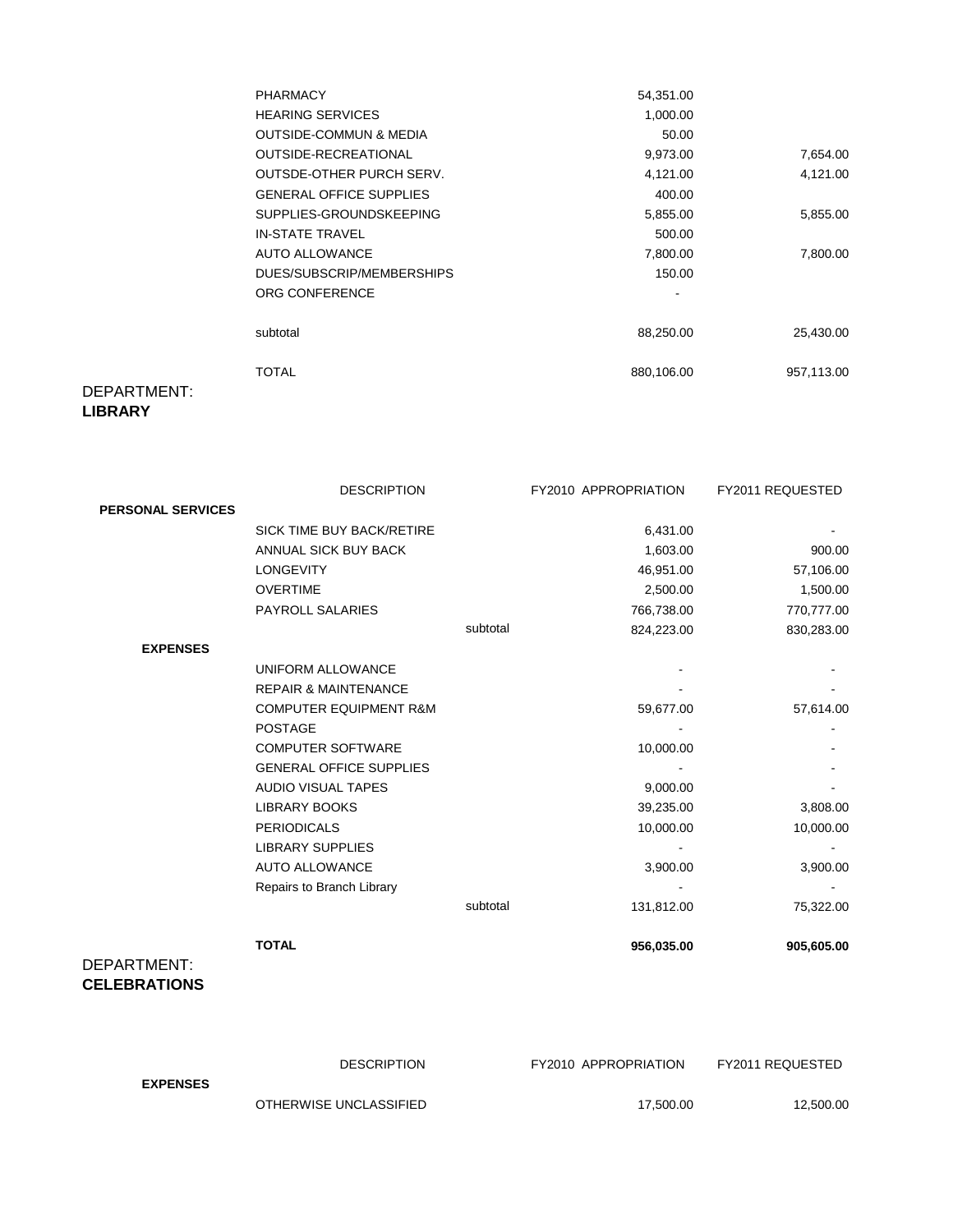**TOTAL** 17,500.00 **12,500.00** 

#### DEPARTMENT: **GRAND ARMY OF THE REPUBLIC**

|                          | <b>DESCRIPTION</b>                   |          | FY2010 APPROPRIATION | <b>FY2011 REQUESTED</b> |
|--------------------------|--------------------------------------|----------|----------------------|-------------------------|
| <b>PERSONAL SERVICES</b> |                                      |          |                      |                         |
|                          | ANNUAL SICK BUY BACK                 |          | 868.00               | 868.00                  |
|                          | <b>LONGEVITY</b>                     |          | 7,226.00             | 7,226.00                |
|                          | <b>OVERTIME</b>                      |          |                      |                         |
|                          | <b>PAYROLL SALARIES</b>              |          | 45,157.00            | 45,157.00               |
|                          |                                      | subtotal | 53,251.00            | 53,251.00               |
| <b>EXPENSES</b>          |                                      |          |                      |                         |
|                          | <b>ELECTRICITY</b>                   |          | 500.00               | 500.00                  |
|                          | <b>GEN REPAIR/MAINT OUTSIDE</b>      |          | 120.00               | 120.00                  |
|                          | <b>HVAC REPAIR &amp; MAINT.</b>      |          | 200.00               | 200.00                  |
|                          | <b>WATER COOLER RENTAL/LEASE</b>     |          | 400.00               | 100.00                  |
|                          | #2 HEATING OIL                       |          | 8,000.00             | 6,221.00                |
|                          | <b>GENERAL OFFICE SUPPLIES</b>       |          | 375.00               | 375.00                  |
|                          | <b>BUILDING R&amp;M SUPPLIES</b>     |          | 1,466.00             | 800.00                  |
|                          | <b>CUSTD &amp; HSEKPPNG SUPPLIES</b> |          | 1,000.00             | 500.00                  |
|                          | OTHER EXPENDABLE SUPPLIES            |          |                      |                         |
|                          | PERIODICAL SUBSCRIPTION              |          | 38.00                | 38.00                   |
|                          | OTHERWISE UNCLASSIFIED               |          | 1,000.00             | 512.00                  |
|                          |                                      | subtotal | 13,099.00            | 9,366.00                |
|                          | <b>TOTAL</b>                         |          | 66,350.00            | 62,617.00               |
| DEPARTMENT:              |                                      |          |                      |                         |

#### **INSURANCE**

| <b>EXPENSES</b>                                   | <b>DESCRIPTION</b>                                  | FY2010 APPROPRIATION                   | FY2011 REQUESTED |
|---------------------------------------------------|-----------------------------------------------------|----------------------------------------|------------------|
|                                                   | <b>INSURANCE PREMIUMS</b><br>SNOW INSURANCE PREMIUM | 887,500.00<br>$\overline{\phantom{0}}$ | 850,000.00       |
|                                                   | <b>BOND INSURANCE PREM.</b>                         | 2,500.00                               | 2,500.00         |
| DEPARTMENT:<br><b>HEALTH &amp; LIFE INSURANCE</b> | <b>TOTALS</b>                                       | 890,000.00                             | 852,500.00       |

|                     | <b>DESCRIPTION</b> | <b>FY2010 APPROPRIATION</b> | FY2011 REQUESTED |
|---------------------|--------------------|-----------------------------|------------------|
| <b>EXPENSES</b>     |                    |                             |                  |
|                     | LIFE INSURANCE     | 310,000.00                  | 310,000.00       |
|                     | OTHER FINANCE USES | 34,800,000.00               | 33,800,000.00    |
|                     | <b>TOTALS</b>      | 35,110,000.00               | 34,110,000.00    |
| DEPARTMENT:         |                    |                             |                  |
| <b>RESERVE FUND</b> |                    |                             |                  |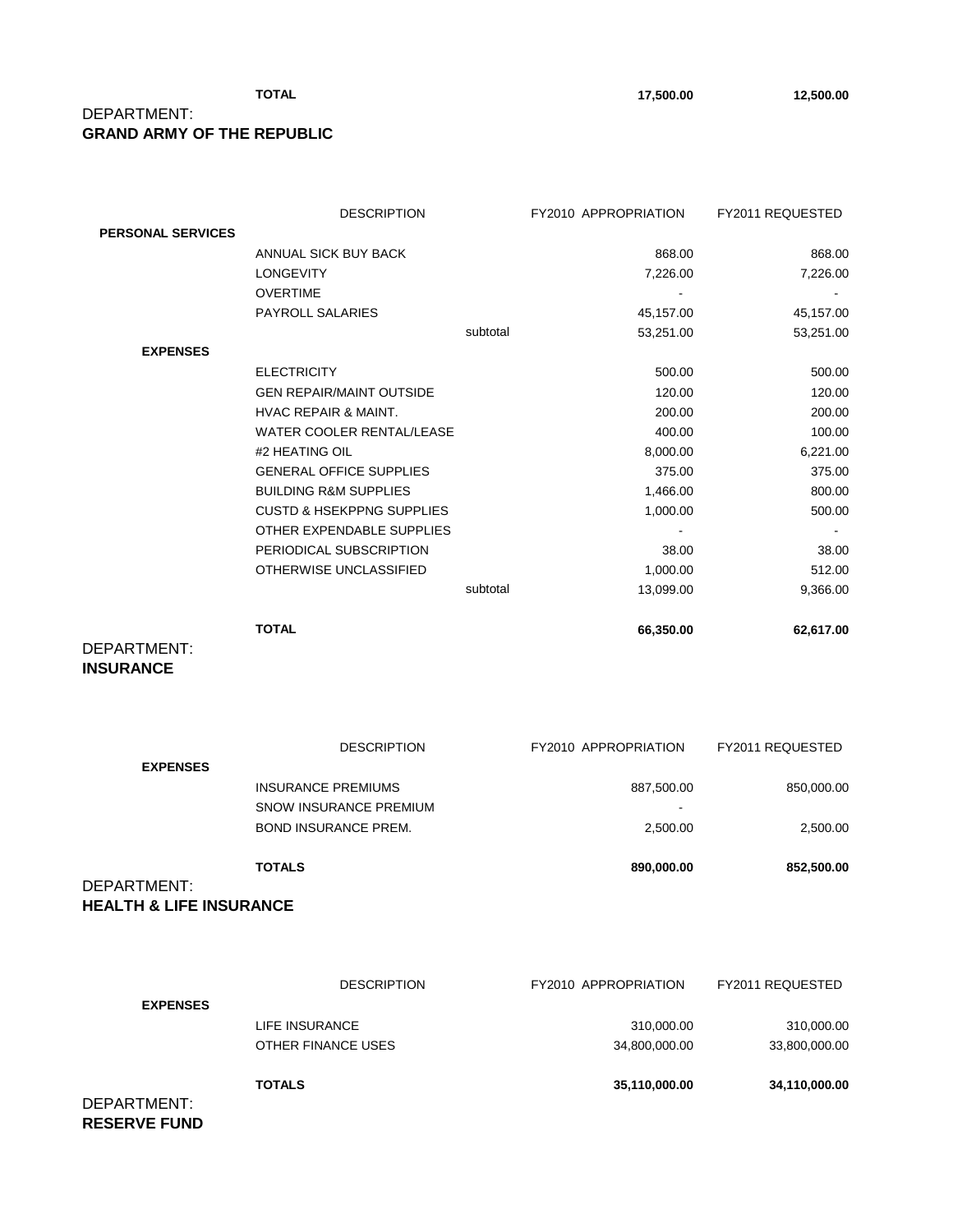|                                            | <b>DESCRIPTION</b>                                       | <b>FY2010 APPROPRIATION</b> | FY2011 REQUESTED |
|--------------------------------------------|----------------------------------------------------------|-----------------------------|------------------|
| <b>EXPENSES</b>                            |                                                          |                             |                  |
|                                            | OTHERWISE UNCLASSIFIED<br>TRANSFER ACCOUNTS/RESERVE FUND | 1,000,000.00                | 1,000,000.00     |
|                                            |                                                          |                             |                  |
| DEPARTMENT:<br>F.I.C.A. MATCH              | <b>TOTALS</b>                                            | 1,000,000.00                | 1,000,000.00     |
| <b>EXPENSES</b>                            | <b>DESCRIPTION</b>                                       | FY2010 APPROPRIATION        | FY2011 REQUESTED |
|                                            | <b>INSURANCE PREMIUMS</b>                                | 1,750,000.00                | 1,750,000.00     |
| DEPARTMENT:<br><b>BOND DEBT - INTEREST</b> | <b>TOTALS</b>                                            | 1,750,000.00                | 1,750,000.00     |
|                                            |                                                          |                             |                  |

|                 | <b>TOTALS</b>              | 4,543,878.00         | 3,788,027.00     |
|-----------------|----------------------------|----------------------|------------------|
|                 | INTEREST MANNING FIELD BAN | 23,750.00            |                  |
|                 | <b>INTEREST 5M BAN</b>     | 95,000.00            | 180,000.00       |
|                 | INTEREST - REVENUE NOTES   | 100,000.00           | 100,000.00       |
|                 | INTEREST - INSIDE DEBT LI  | 4,325,128.00         | 3,508,027.00     |
| <b>EXPENSES</b> |                            |                      |                  |
|                 | <b>DESCRIPTION</b>         | FY2010 APPROPRIATION | FY2011 REQUESTED |

DEPARTMENT: **BOND DEBT - PRINCIPAL LOANS**

 **EXPENSES**

|                                                 | <b>DESCRIPTION</b>        | <b>FY2010 APPROPRIATION</b> | FY2011 REQUESTED |
|-------------------------------------------------|---------------------------|-----------------------------|------------------|
| <b>EXPENSES</b>                                 | SERIAL LOANS INSIDE PRINC | 9,362,000.00                | 9,575,000.00     |
|                                                 | <b>TOTALS</b>             | 9,362,000.00                | 9,575,000.00     |
| DEPARTMENT:<br><b>PENSIONS NON CONTRIBUTORY</b> |                           |                             |                  |
|                                                 |                           |                             |                  |
| <b>PERSONAL SERVICES</b>                        | <b>DESCRIPTION</b>        | FY2010 APPROPRIATION        | FY2011 REQUESTED |
|                                                 | <b>PAYROLL SALARIES</b>   | 45,000.00                   | 45,000.00        |

OTHER INTERGOVERNMENTAL **ACCOMPTENT OF A SET AND A RESERVE**